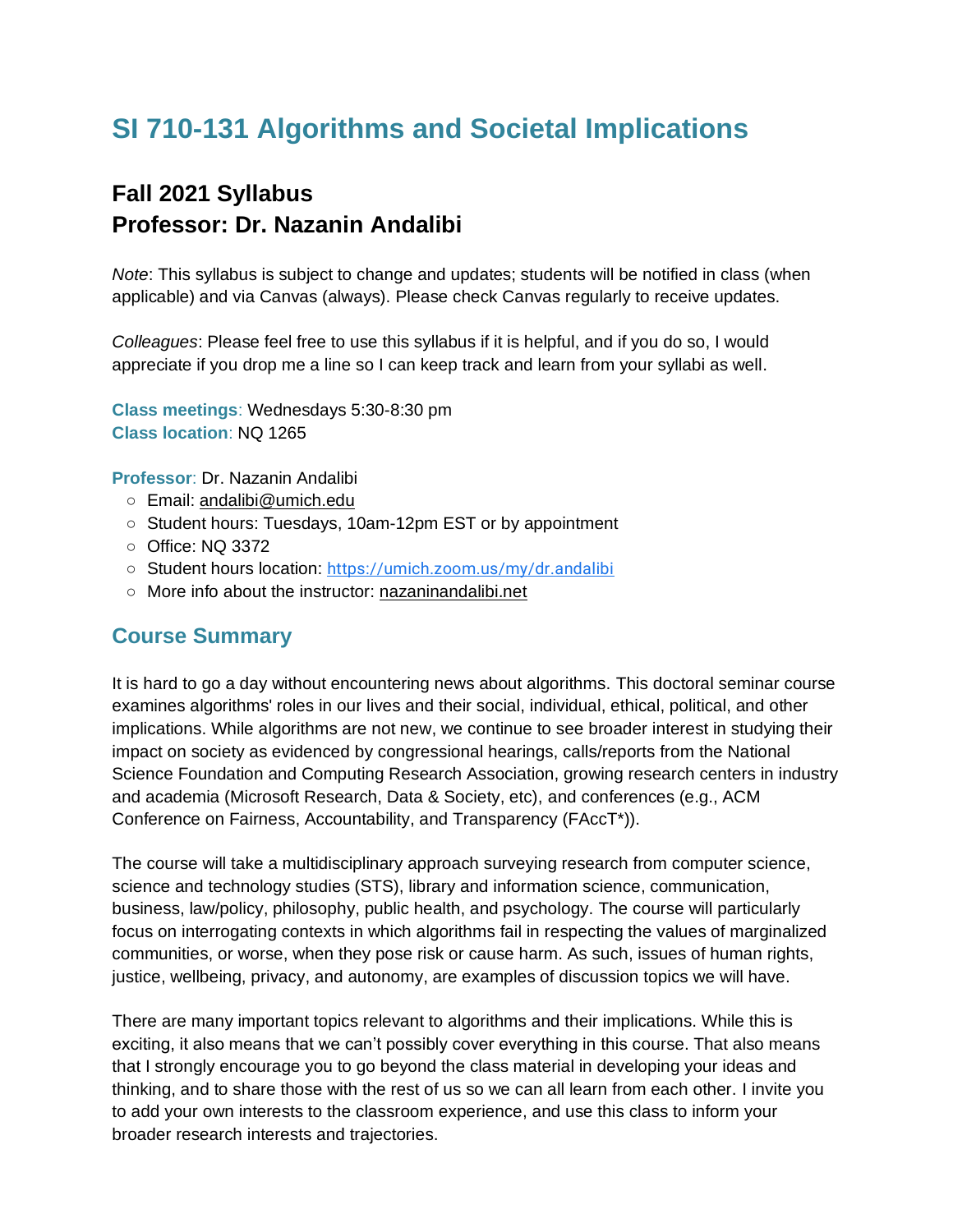This is a seminar, reading-based, course. It is structured around discussions, readings, writing, and other critical engagement with related topics. Intellectual participation and thoughtful engagement will be key to everyone's learning and this course's success. I look forward to learning with you.

## **Learning Objectives**

- Thinking critically about algorithms and their implications and asking important scholarly questions about algorithms and their implications
- Developing and communicating informed stances on ongoing societal and scholarly conversations about algorithms and their implications
- Synthesizing and connecting literature about related topics from diverse disciplinary perspectives
- Writing and presenting a research paper relevant to one's scholarly interests and research agenda

**Before we get started,** I want to acknowledge that the past couple of years have been tough. At the time of this writing, I do not know what this new year will have in store for us. I also do not expect the trauma and difficulty of the past couple of years to just evaporate. As such, I aim to be flexible and accommodating. Please reach out to me if you are experiencing challenges and we can discuss how to adjust the course to meet your needs. The main goal here is for us to learn together and enjoy the process.

For the safety of all students, faculty, and staff on campus, it is important for each of us to be mindful of safety measures that have been put in place for our protection. By returning to campus, you have acknowledged your responsibility for protecting the collective health of our community. **Your participation in this course on an in-person basis is conditional upon your adherence to all safety measures mandated by the State of Michigan and the University, including being vaccinated or receiving an exemption, and properly wearing a face covering in class**. Safety measures are described in the [Wolverine Culture of Care](https://campusblueprint.umich.edu/prevention-testing-care/prevention/stop-the-spread/#wolverine-culture-of-care) and the [University's Face Covering Policy for COVID-19.](http://ehs.umich.edu/wp-content/uploads/2020/07/U-M-Face-Covering-Policy-for-COVID-19.pdf) Your ability to participate in this course inperson as well as your grade may be impacted by failure to comply with campus safety measures. Individuals seeking to request an accommodation related to the face covering requirement under the Americans with Disabilities Act should contact [Office for Institutional](https://oie.umich.edu/american-with-disabilities-act-ada/)  [Equity.](https://oie.umich.edu/american-with-disabilities-act-ada/)

Since the COVID-19 situation is ever-changing, please be sure to reference the **[FAQ page on](https://campusblueprint.umich.edu/faqs/)  [the Maize and Blueprint](https://campusblueprint.umich.edu/faqs/)** website throughout the semester. The latest information will be posted there if/when things change. A couple of key points in effect as of our first meeting:

- Students and Faculty **must be [vaccinated](https://campusblueprint.umich.edu/faqs/#vaccination)** to be in class on campus and must [report](https://campusblueprint.umich.edu/vaccine/)  [their vaccination status to the university.](https://campusblueprint.umich.edu/vaccine/) If you are a rare exception to this rule and received an **[exemption from the university](https://campusblueprint.umich.edu/faqs#what-if-ive-already-received-exemption-header)**, you are **[required to test regularly](https://campusblueprint.umich.edu/faqs/#granted-exemption-what-next-header)**.
- We **must all wear [face coverings](https://campusblueprint.umich.edu/faqs/#information-on-required-face-coverings-at-u-m-header)** that are 2 layers thick when in buildings. As of now there is no social distancing required in classrooms, but room 1255 NQ is larger than we need (84 seats, 40 students), so we will maintain distance from others when not doing group work to be extra-safe.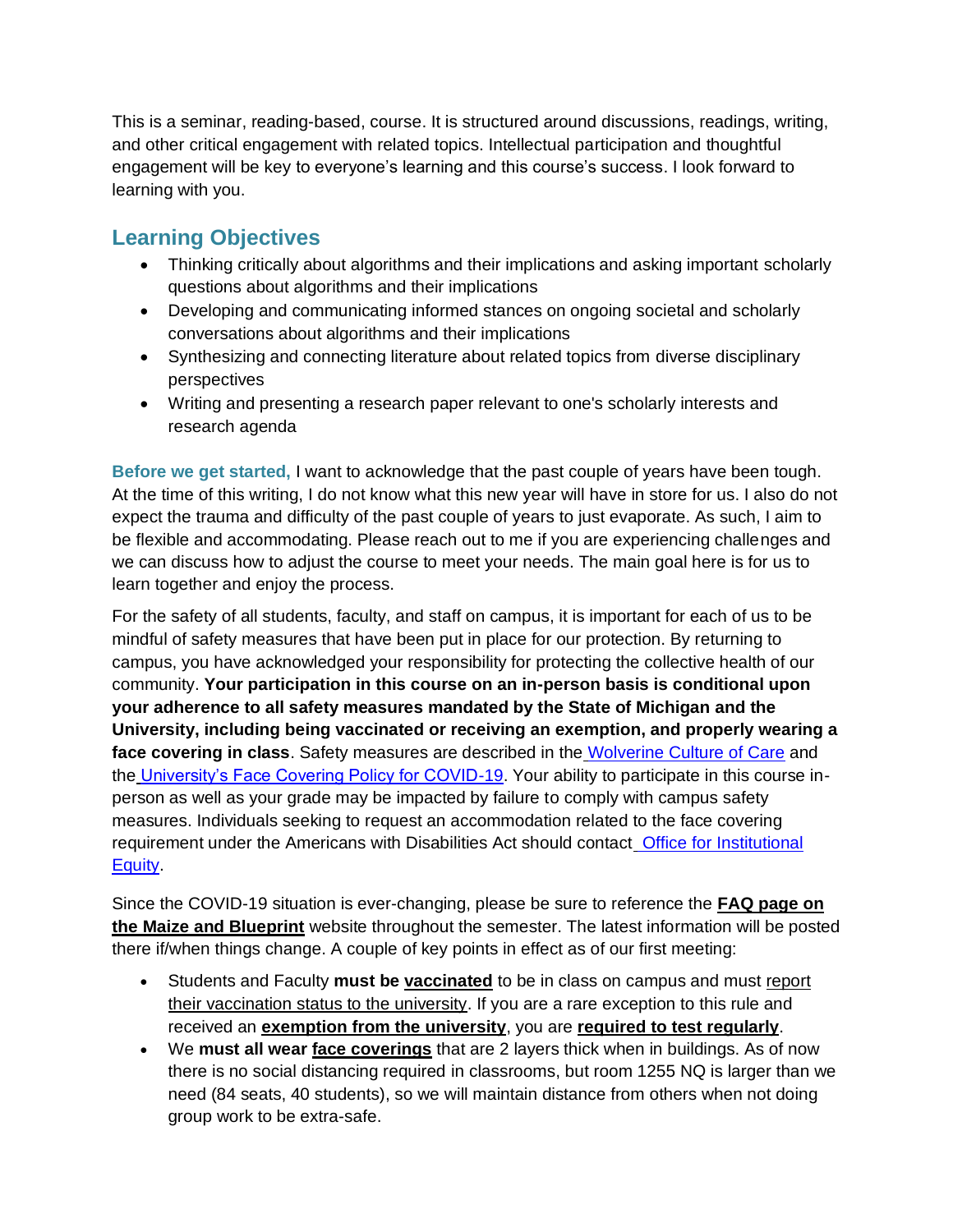- I know this one is rough because we have class during dinner time, but we are **not allowed to eat or drink in classrooms** because it would require unmasking. We do typically take a short break during class since it's a 3-hour stretch, so you can step outside briefly for a snack if you need to.
- If you are symptomatic, you need to get **[tested](https://campusblueprint.umich.edu/faqs#safety-testing)**. If you are sick, please absolutely do not attend class in-person. You may be required to **[isolate or quarantine](https://campusblueprint.umich.edu/faqs#safety-quarantine)**.

### **Class Recordings**

We will be doing audio and video recording of the class sessions to enable those who cannot attend class in person on a given day to access the content – that said, this is a seminar, discussion-based course, and I don't expect these recordings to be very helpful. These recordings will not be made available publicly. Recordings of all sessions will be available on Canvas only to students registered for this class. As part of your participation in this course, you may be recorded. If you do not wish to be recorded, please contact us during the first week of class to discuss any possible alternative arrangements. The camera only picks up the front of the room, but this may require you to sit in a particular place in the room, outside the cameras' view.

Our classroom, NQ 1265 does have a ceiling mic that picks up student voices. Further, students may not share these sessions with those not in the class, or upload them to any other online environment (this is a violation of the Federal Education Rights and Privacy Act (FERPA)).

Personal recordings are prohibited except with permission. Students are prohibited from recording/distributing any class activity without written permission from the instructor, except as necessary as part of approved accommodations for students with disabilities. Any approved recordings may only be used for the student's own private use.

## **Assignments**

Students in this course will engage in several types of activities as described below.

### *Class participation (25 points, every class)*

You are expected to come to class prepared to discuss the readings and the ideas they represent in thoughtful ways. Note that, as with most communication, quality counts more than quantity. Dominating class discussions or saying something just to hit a participation metric is not the goal here; providing insights, building on others' ideas, respectfully disagreeing, and contributing to the discussion in meaningful ways is.

### *I* will be comfortable with pauses and silence. I think that is a necessary part of thoughtful *discourse.*

Some questions to consider that may inform our discussions in class:

- What is the topic/area/research question(s)?
- What are the mechanisms or theoretical frameworks guiding the project's focus, conclusions, or design?
- What are the study's methods (and how do they relate to the research questions and theoretical framework)?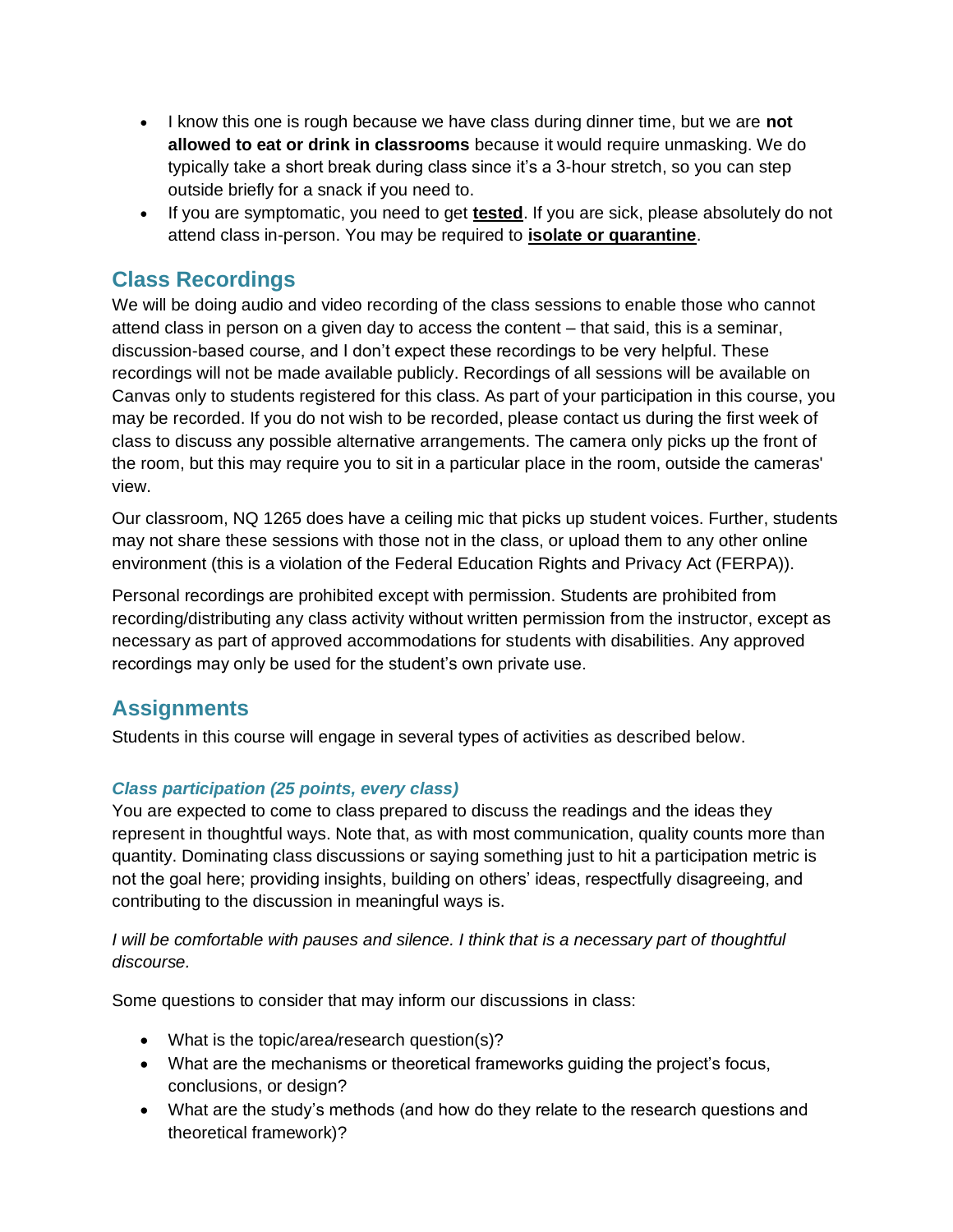- What is the disciplinary framework the author(s) are working within or in conversation with?
- What are the publishing norms shaping this paper? How does it differ from other papers we have read?
- What studies, academic communities, or other authors is this piece in conversation with?

### *Leading discussion (23 points) (due the session you are signed up for)*

In week 1 and during class, you will pick one week during which you would like to lead a portion of the session's presentation and discussion. The first student will lead a discussion in week 3. For your selected topic you will:

Prepare a 30-minute presentation that introduces the topic and expands on the assigned readings, such as by providing more background or context for the papers, describing additional research papers not covered in class, or considering the implications of the work. Your goal is to highlight important aspects of the readings or topic and to go a bit deeper, connecting them back to other concepts from class or your own reading and expanding the concepts covered.

We will start this activity in week 3. To ensure this will be a smooth and successful, I ask that you plan ahead and set up a meeting with me the week before you are due to lead a discussion – please come to the student hours, unless that time doesn't work for you, because it will be easier to coordinate. I strongly suggest setting this meeting up as soon as you know which week you are going to present so that we can ensure we have some time together. Come to this meeting with your ideas and a slide deck (it doesn't have to be pretty) and be prepared to communicate to me how you are planning on running the discussion, if you are planning any activities, if you have any questions, etc. I will provide feedback and suggestions as needed. We will do this the week before to ensure that you will have time to incorporate any feedback and that the discussion will be successful.

### *Weekly responses and discussion questions (22 points, due at 3pm EST the day before the class on Tuesdays)*

Each week's readings share a focus. I expect that students will make connections between different topics as we go through the semester. Most weeks include required and recommended readings. The recommended readings are no less interesting (this label is not a sign of *importance* per se), so I strongly suggest at least skimming them and definitely reading them if they are aligned with your research. Some of the recommended readings are those I believe may have been assigned in other courses or reading groups.

Starting week 2, you will be expected to read and provide comments and questions about readings before class via weekly reading responses and discussion questions. There is a total of 11 weeks for these assignments (2 points each).

In these responses, you will reflect on questions such as the following:

- What did you find particularly interesting, counter-intuitive, or troubling about this work?
- What research question(s), methods, or future research was suggested by the readings in your opinion?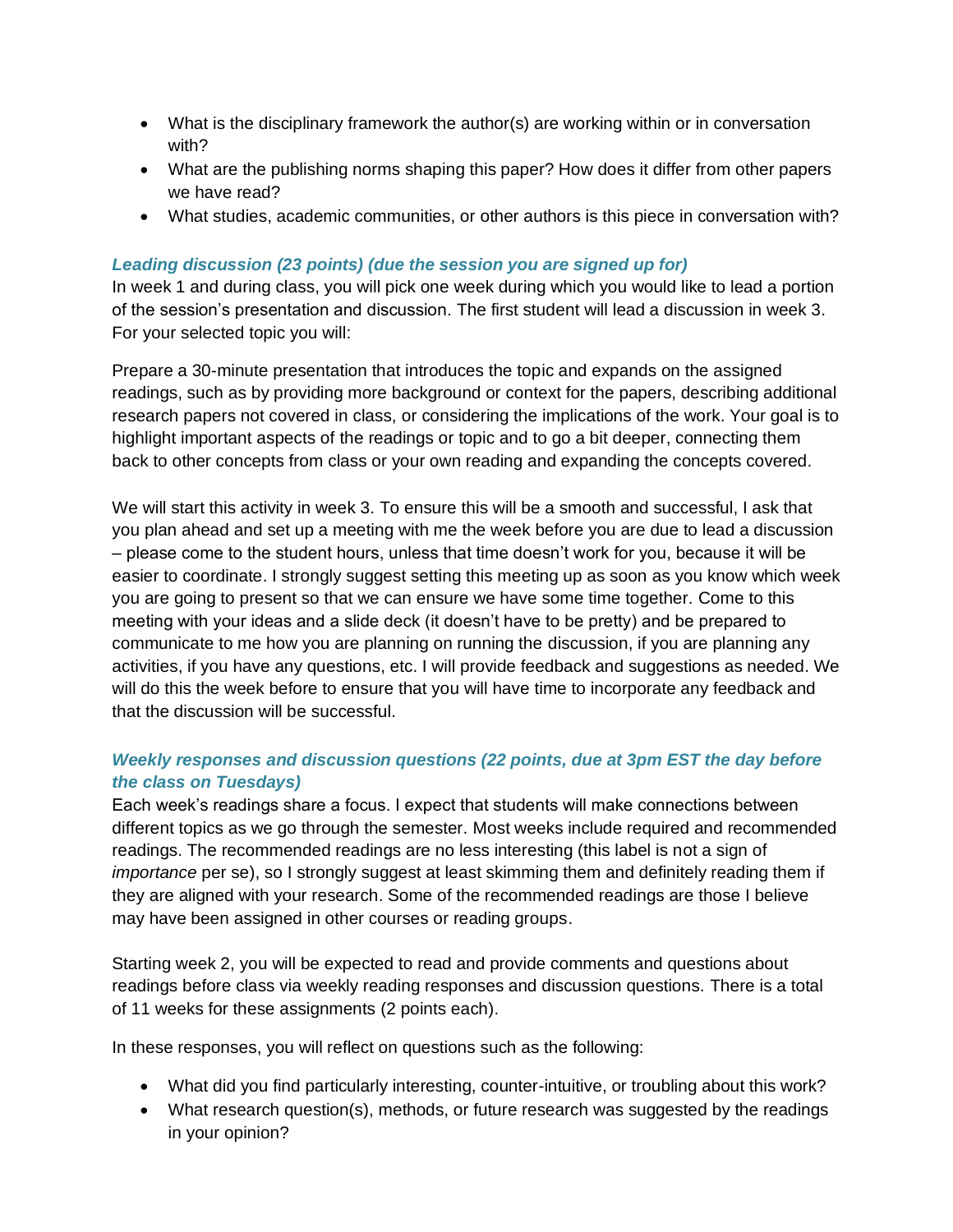- What alternative explanations should the author(s) have considered?
- How does this work speak to (or ignore) other work we've discussed this semester?
- What concepts are particularly useful for your own work?

### **These responses will have two components**:

- working through and synthesizing your thoughts about the readings and topic area -- we may organize class discussions around the ideas you raise, and
- sharing 2-3 discussion questions  $(1 3$  sentences each) informed by the readings and your own engagement with them. These questions can focus on any aspect such as the findings, the method, the theory, and should provide interpretation, critique, or an extension of the work. These should be ideas you are excited to talk about in class! You should feel free and are encouraged to go beyond the course readings and draw connections between our readings and what you find.
	- $\circ$  while these will be discussion posts, I expect that you will write professionally and use common writing practice, citations, etc.

These will be due on Canvas in form of Discussion posts, and **due at 3pm the day before the class.** This is because we want to make sure that we can consult others' posts *before* the class. I encourage you to check Canvas before the class to read your peers' contributions, especially if it is a topic that is closely related to your own work.

**Note**: I am NOT looking for a summary of the readings or for you to "prove" that you have done the reading – that is my assumption. I am looking for reactions, responses, and ideas sparked by the readings. This is an exercise designed to encourage intellectual engagement, not a strategy to determine who has done the readings.

### *Research paper (25 points) and presentation/Q&A (5 points) (Due Dec 8, at 5:30pm)*

Format of the paper could take one of three options. I am happy to work with you to find a topic and approach that supports your long-term research goals. In fact, I strongly encourage you to make this course useful to your longer term interests. There is not a rough number I could give for how many references to engage with. Your paper should have an explicit link to algorithms and their implications, of some sort:

**1. Literature review setting up a research question.** For this option, you would do a 'deep dive' into the argument or research question you are proposing. The majority of the text will be a well-written synthesis of the relevant literature on a particular topic. This would take the form of: "everything we know about X, within the boundaries of Y, organized around the concept of Z."

**2. Study proposal.** For this option, you would conduct a literature review and synthesize relevant studies, being sure to forward a particular argument in your setup. It should NOT be a chronologically ordered list of commonly-cited papers. You should conclude with one or more explicit research questions or hypotheses, or they can be interspersed throughout the paper, or you can summarize with a paragraph that highlights the knowledge gap you are identifying. Then, write a brief methods section that describes a study that you could feasibly do with some funding and time. Your paper should include a rationale for why is this an important topic to study, why your proposed methods and approach are appropriate, and the implications your findings would have. The literature review for this will be less comprehensive than option 1.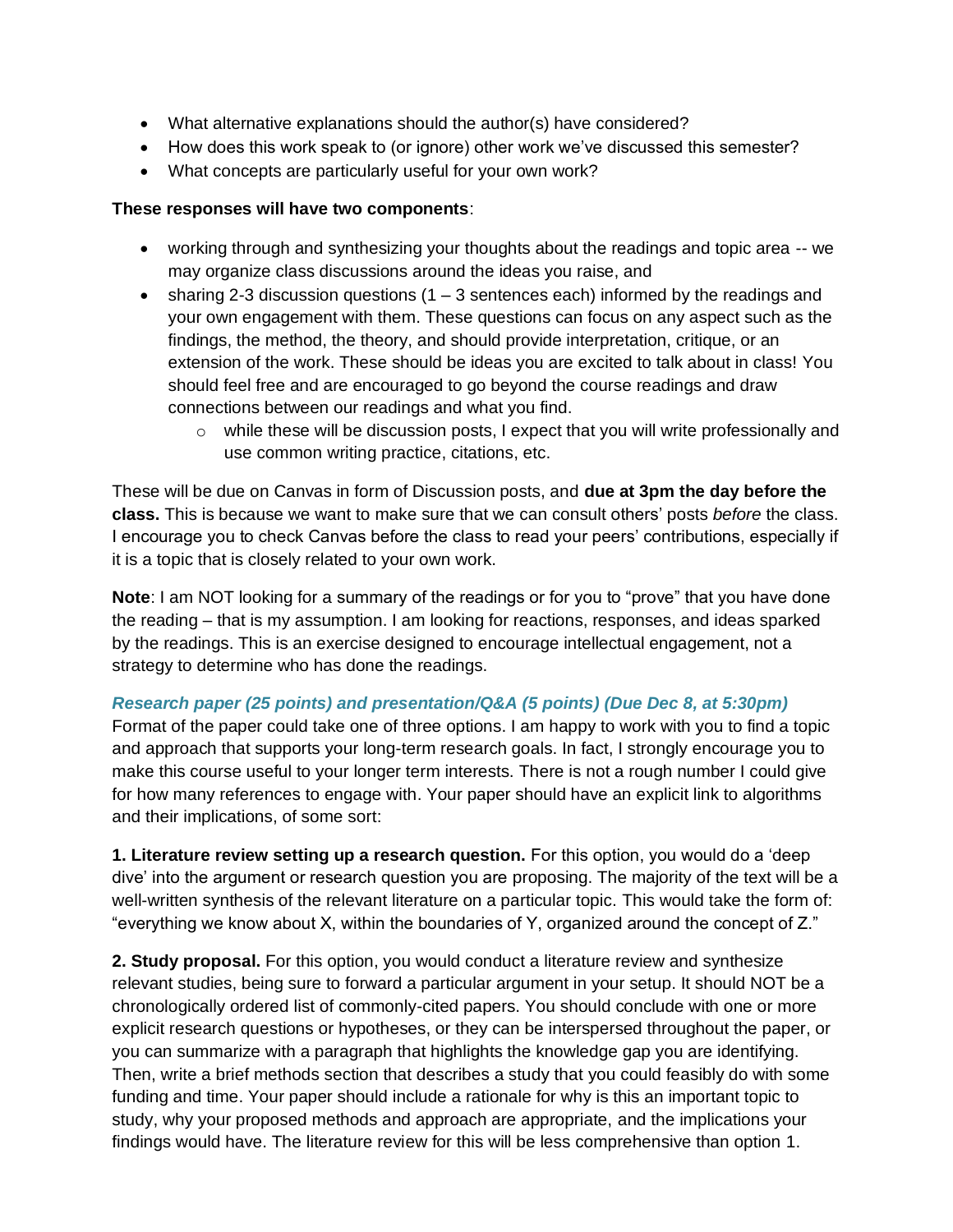**3. Your choice!** Suggest an alternative format that will help you achieve your scholarly goals. Please talk to me about your plans before starting. You should draw from class concepts and readings, but you do not need to privilege readings from the class, nor should your paper limit itself to these readings. Indeed, you will definitely want to go beyond the syllabus.

**Note**: I do not want to limit you to this course project; that is, if you want to actually carry out a study, I am happy to discuss that with you too. If there is something I am also excited about, I am also open to exploring collaborations after the course is over.

**What will you turn in? In week 6, you will turn in a description of your paper (submit on Canvas) and present the idea to the class in order to receive feedback.** The description should not be more than 1 page, and should include your idea/thesis and a rationale for why this topic is important to study. You can but do not have to use slides (and do not need to submit them to me). That said, I find that it is helpful to keep the audience engaged and help their memory; but do not worry about the aesthetics of your slides. Think of this as communicating enough details to the class that would allow you to gather rich feedback that would be helpful to you. This will not be graded and is intended to scaffold your process, but I will give you feedback and the rest of the class will give you feedback during the session.

The final paper should be approximately 10-12 pages (double-spaced, 11 or 12 pt font) – it can be one to two pages longer than 12 if you need a bit more space, should not be shorter than 10 (plus the bib and any endnotes, which are not included in this page count). It should include proper citation practices and a full bibliography formatted in APA style. You do not need to include an abstract. Do include a title page, but it should not be included in the page count.

Please submit as a Word file unless you use something else to write, in which case a PDF is fine.

During the last class, we will meet to discuss papers, so please prepare a short presentation that includes an overview of your topic, research question, literature review, and findings or arguments (as applicable). Please note this meeting replaces a final exam. We will have some time for Q&A from the class and we may have external guests to participate in this Q&A as well.

*Note*: If we happen to need more time during the semester or want to discuss another topic for which we did not have time, we may use the last class's time for discussion, and meet the same time the following week during the exam week for this final presentation that replaces the final exam.

The final presentations will be short (10 minutes max) so you will need to be concise and strategic. Because we have limited time, I will have to cut you off if you go over 10 minutes as much as I would not want to. You do not need to use the whole 10 minutes. You do not need to communicate *everything* in this short time; think of it as a practice to communicate about an important idea to an audience, give them something to think about when they walk away. This is something you will need to do over and over in your career, so this is good practice. You will submit this to Canvas.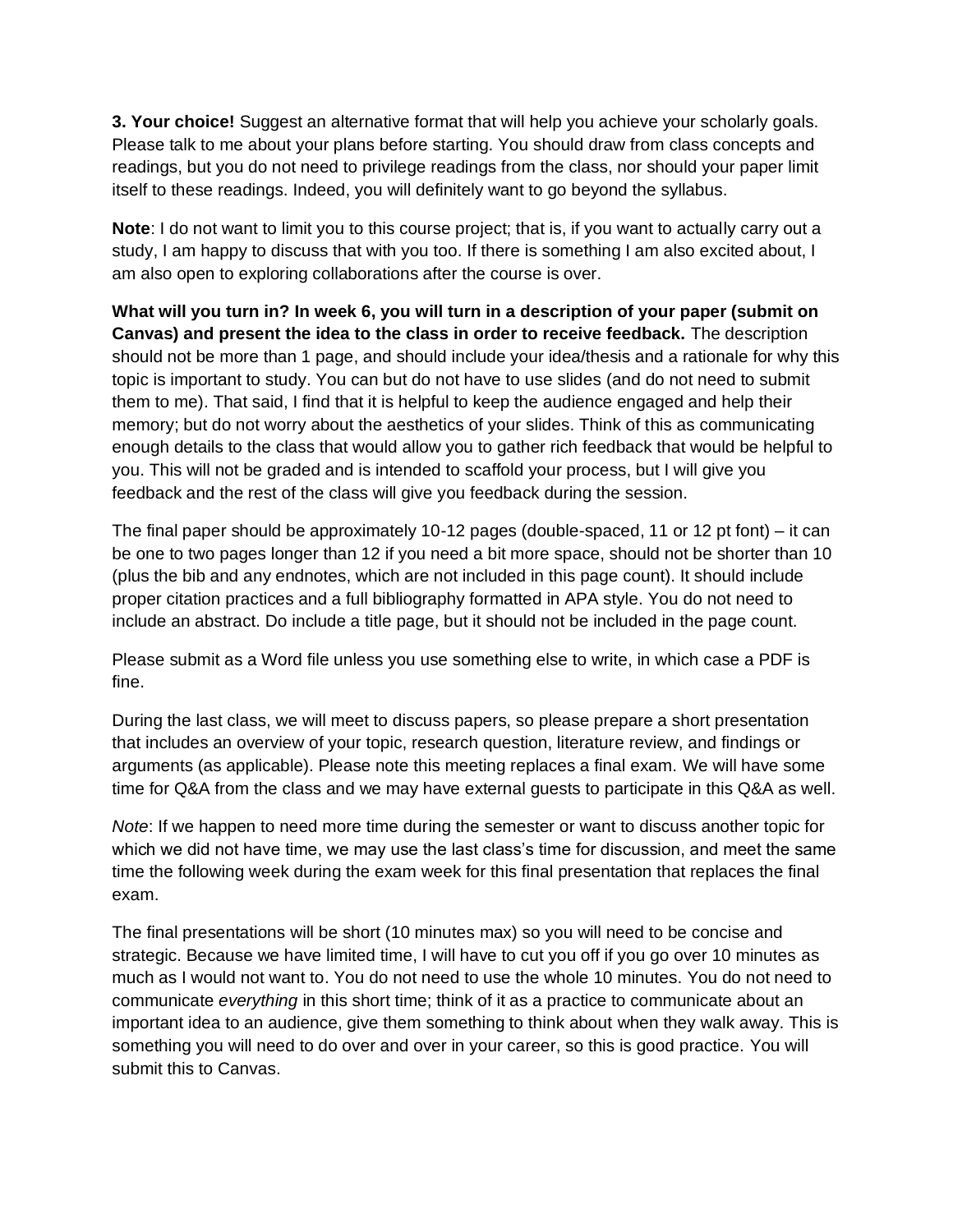## **Grades, Communication, and Resources**

You should do good work in this class because you care about it. I strongly suggest not worrying about grades and just focusing on good work and sharing your intellect with the class! That said, we must adhere to university policy and use grades, so here is how grades will work in this class:

- $\star$  Class participation (25 points)
- ★ Weekly responses/ Discussion questions (22)
- $\star$  Discussion presentation/topic leader (23)
- $\star$  Research paper and presentation (30 points)

### **TOTAL**: 100 points possible

Final grades will be recorded as letter grades using the following scale:

A+ 97 - 100 A 93 - 96 A- 90 - 92 B+ 87 - 89 B 83 - 86 B- 80 - 82 C+ 77 - 79 C 73 - 76 C- 70 - 72

### *Late Policy*

This class is based on readings and discussions. For this reason, it is important that you finish your assignments on time and come to class prepared to discuss them. To encourage timely completion of assignments – and, thus, your ability to fully participate in the class – late assignments will be penalized 20% per 24-hour period. Unexcused reading responses will not be accepted. In some cases, extensions may be granted. Students must communicate with the instructor before the deadline if at all possible.

### *Grade Discrepancies*

Students are responsible for viewing their grades in Canvas and informing the instructor of any discrepancies within seven days (after seven days, no adjustments will be made to grades). Students must keep copies of any work submitted until final grades are submitted. No petitions for grade adjustments will be considered after December 10 - after this, the only basis for changing your grade will be to correct instructor errors in recording or calculating your grades.

### *Re-grading Policy*

If you feel that the merit of your work on any assignment has not been fully recognized, you may choose to submit the assignment for re-grading within 7 days after grades are released for that assignment. To submit work for a re-grade, you must explain in an email why you feel your work deserves re-grading. You should provide details and point to specifics in the assignment that you feel merit a higher grade. One of three outcomes is possible: your grade may be raised, it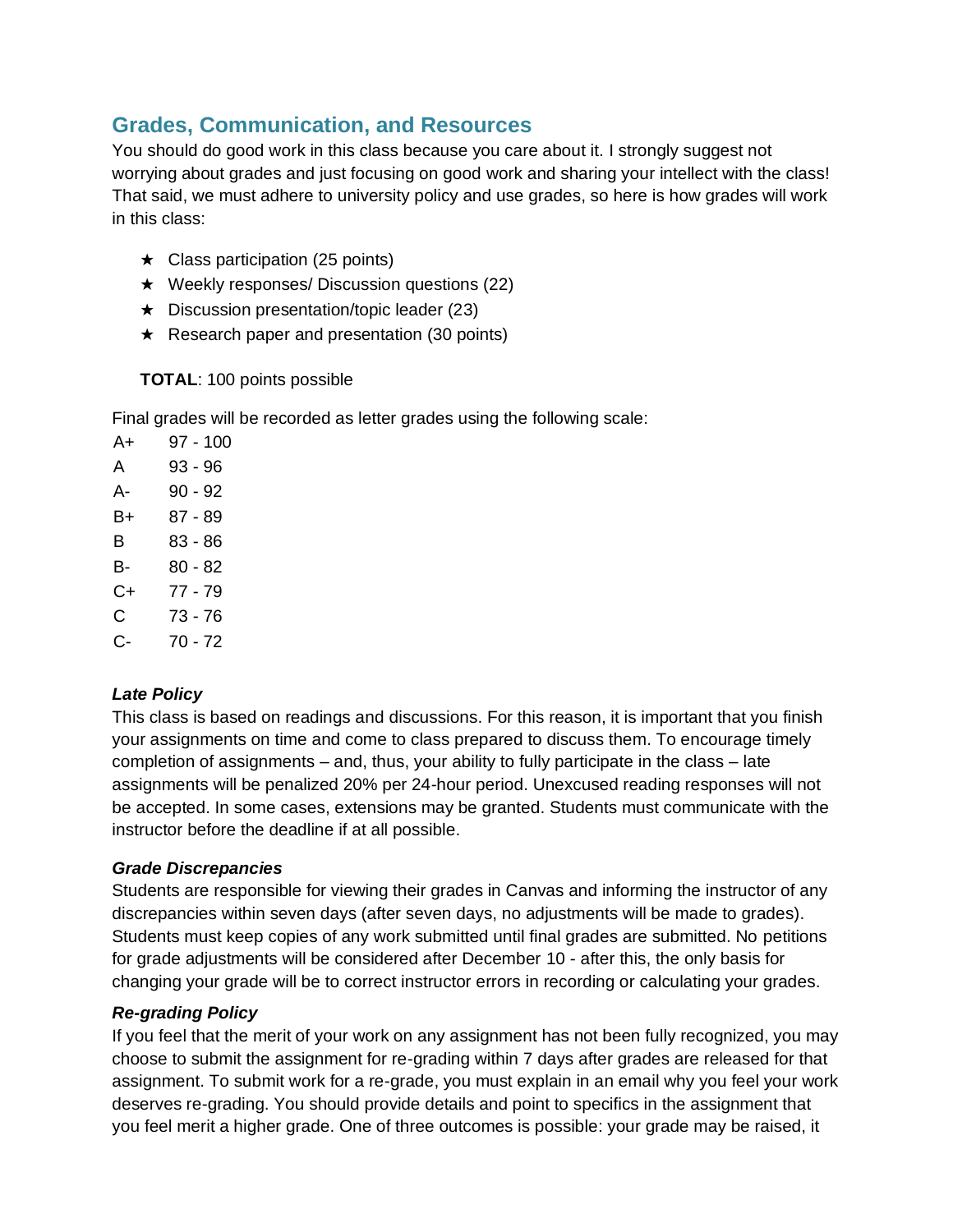may remain the same, or it may be lowered. The re-grade is final, even if it is lower than the original grade. You can only ask for a re-grade twice (two times in the semester).

### *Extra Credit*

Extra credit assignments may be assigned throughout the semester at the instructor's discretion. Students are responsible for checking that Canvas has correctly registered their participation and will have one week after extra credit grades are uploaded to inform the instructor about any problems (after this, scores will not be adjusted). Regardless of how many extra credit opportunities are offered, students can receive a maximum of 3 points in extra credit during the semester.

### **Attendance and Class Participation**

Your in-class group activities and class participation grade both rely on you being in class. If you are absent, you are responsible for catching up.

### *Missing Class Due to Illness or Emergency* **If you are sick please do not come to the classroom.**

UMSI recognizes the extreme circumstances surrounding this academic term. We strive to provide an inclusive environment and to support the academic success of all students. If you experience illness or emergency during the term, please inform me before (if possible) class that you cannot participate in class. If you cannot participate due to illness or emergency, the instructor will provide as much support and flexibility as possible for you to complete the course when you are able. If you have ongoing physical or mental accommodation needs, you can contact the Services for Students with Disabilities Office (734-763-3000; ssd.umich.edu/). If you will be out for an extended period, or if you need additional academic support, please contact the doctoral program team.

### **Communication with the Instructor**

Please use "[SI 710]" at the start of the subject header in emails you send to me. You are welcome to come to the student hours. That is to say, my office door is open, and you should feel free to stop by. I am here (or there) to help and am excited to learn about your PhD work.

While I will do our best to respond to your inquiries as soon as possible, you can expect that it may take us me to 2 work days to respond to your emails. Questions that require discussions lengthier than a short (5 minutes or less) response will be better addressed in student hours. Please do not expect email responses on weekends or over holidays. If you need a response by a certain time, please make sure to plan accordingly.

### **Some Guidelines for Dialogue within the Classroom**

#### **We will do our best to:**

- 1. Maintain confidentiality. We want to create an atmosphere for open, honest exchange.
- 2. Commit to learning from each other. We will listen to each other and not talk at each other. We acknowledge differences among us in backgrounds, skills, interests, identities and values. We realize that it is these very differences that will increase our awareness and understanding through this process.
- 3. Not demean, devalue, or "put down" people for their experiences, lack of experiences, or difference in interpretation of those experiences.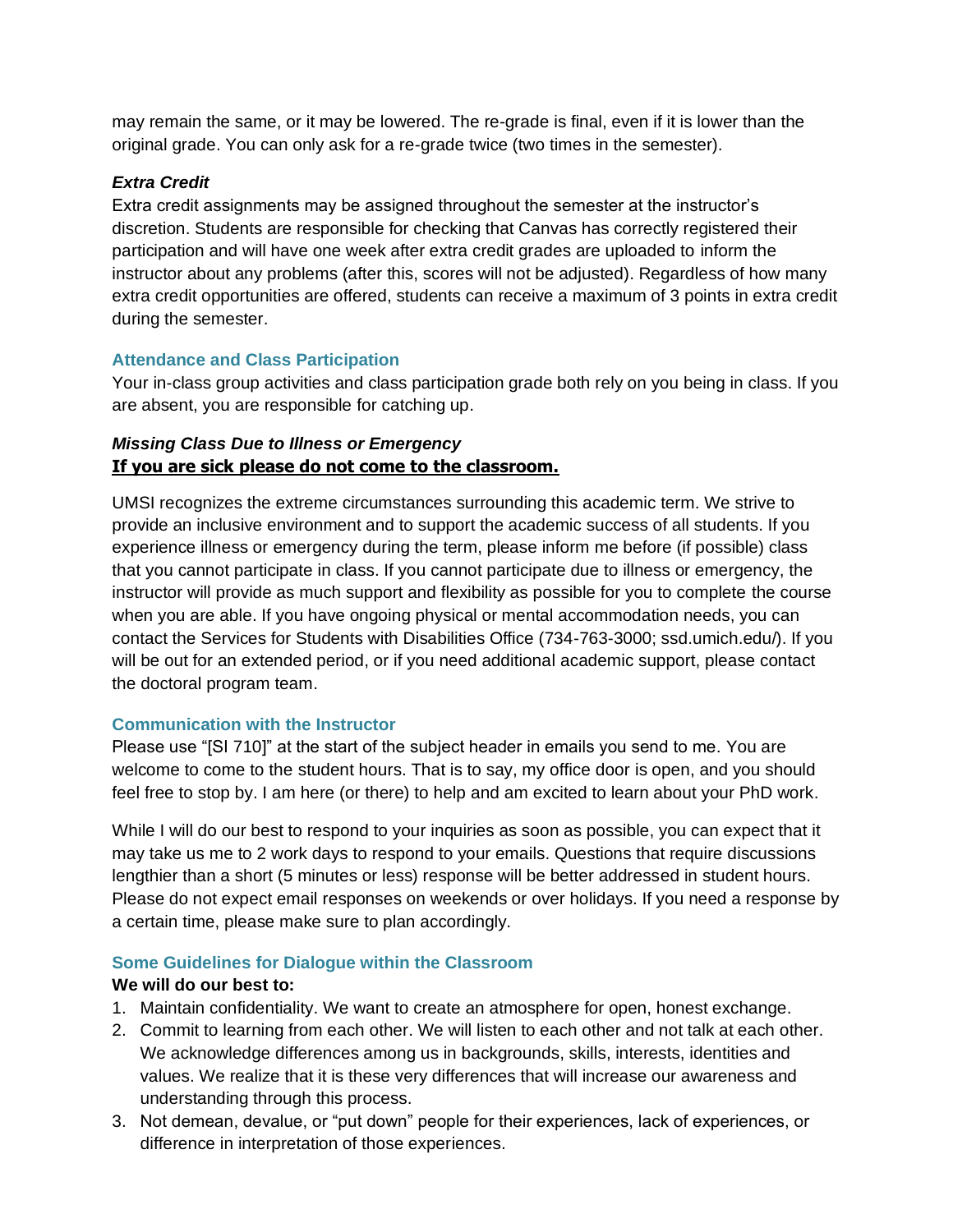- 4. Trust that people are always doing the best they can. We will give each other the benefit of the doubt. We will assume we are all trying our hardest and that our intentions are good even when the impact is not.
- 5. Challenge the idea and not the person. If we wish to challenge something that has been said, we will challenge the idea or the practice referred to, not the individual sharing this idea or practice.
- 6. Speak our discomfort. If something is bothering us, we will share this with the group. Often our emotional reactions to this process offer the most valuable learning opportunities.
- 7. Step Up, Step Back. We will be mindful of taking up much more space than others. On the same note, empower ourselves to speak up when others are dominating the conversation.
- 8. Not to freeze people in time. We are all works in progress. We will be willing to change and make space for others to do so. Therefore we will not assume that one comment or one opinion made at one time captures the whole of a person's character.
- *The Program on Intergroup Relations, University of Michigan, 2012*

### **Accessible Teaching and Learning Environment**

I know that courses at UM and UMSI can be demanding, but that is because we want you to be able to learn, explore, and reach your full potential. I aim to create an accessible environment for teaching and learning in my classroom. Each of us comes to class with different assumptions, values, and opinions. Rather than being in the way, however, I see such differences as valuable starting points for building the community I hope we build over the course of the semester.

If you find that any aspect of the course creates a barrier to you achieving your learning goals and objectives, please reach out to me and we can discuss how we can adjust to meet your needs. You can reach me via email, student hours, or by appointment.

I also want to let you know about the following resources that might help you find the School of Information, and the University at large, more accommodating:

- UMSI Office of Academic and Student Affairs (OASA): 333 Maynard (5th floor, Collegian building, which is located next to the Maynard entrance to Nichols Arcade)
- Counseling and Psychological Services (CAPS): (734) 764-8312
- Psychiatric Emergency Services (U of M Hospital): (734) 996-4747
- Sexual Assault Prevention and Awareness Center (SAPAC) 24-Hour Crisis Line: (734) 936-3333
- Services for Students with Disabilities (SSD): (734) 763-3000
- Sweetland Center for Writing:<https://lsa.umich.edu/sweetland/undergraduates.html>

If you ever need, or want, assistance navigating and making use of these resources, please don't hesitate to ask me. I am here to be your advocate.

### **Accommodation for Students with Disabilities**

If you think you need an accommodation for a disability, please let me know at your earliest convenience. Some aspects of this course, the assignments, the in-class activities, and the way the course is usually taught may be modified to facilitate your participation and progress. As soon as you make me aware of your needs, we can work with the Services for Students with Disabilities (SSD) office to help us determine appropriate academic accommodations. SSD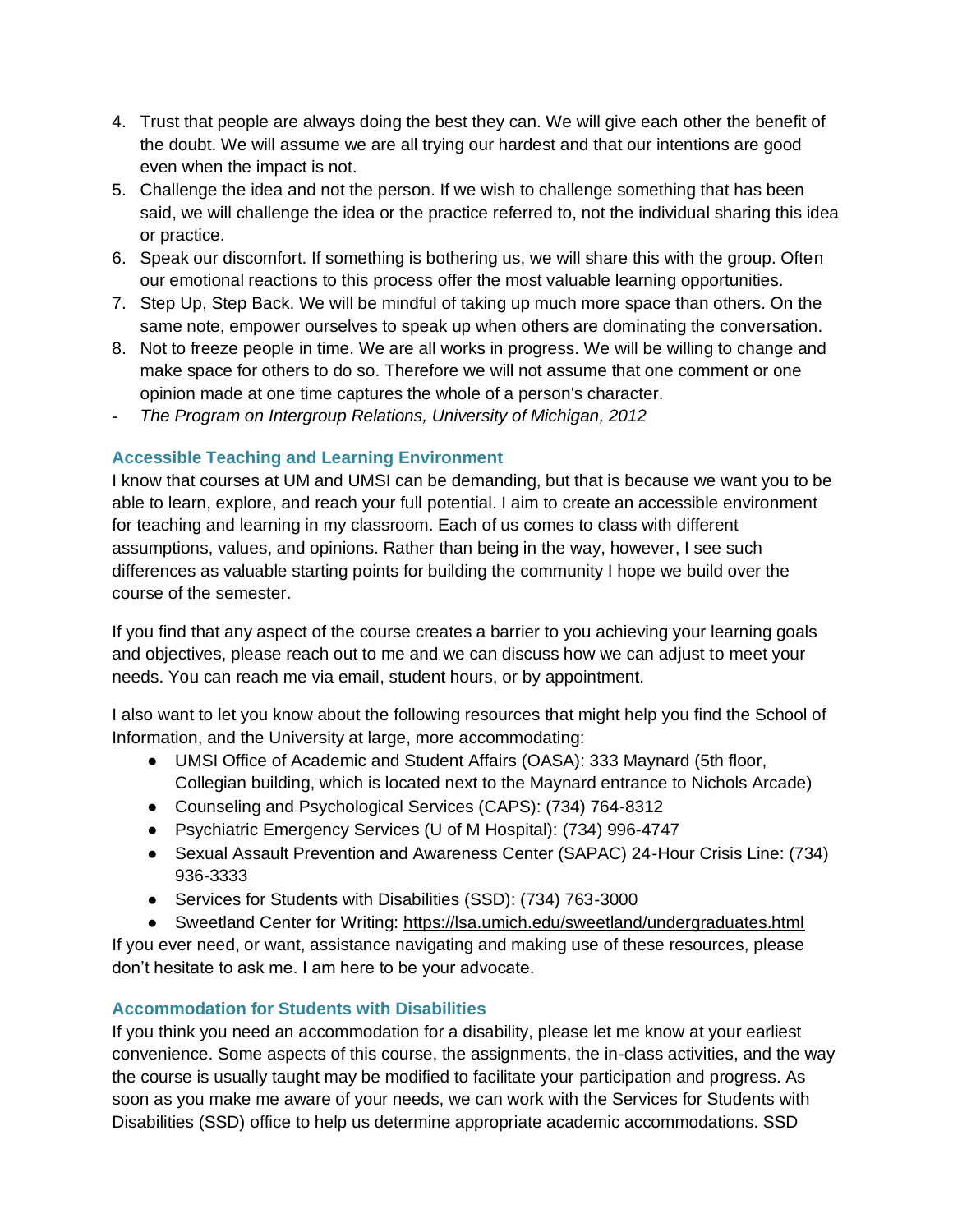(734-763-3000; [http://ssd.umich.edu\)](http://ssd.umich.edu/) typically recommends accommodations through a Verified Individualized Services and Accommodations (VISA) form. Please present this form to me at the beginning of the term, or at least two weeks prior to the need for the accommodation. Any information you provide is private and confidential and will be treated as such.

### **Student Mental Health and Wellbeing**

I support your health and wellbeing. If you are experiencing a physical or mental health challenge, trauma, grief/loss or some other personal life challenge, and an adjustment of course timelines can help you work through it, please come talk to me as soon as you can so we can discuss how to best accommodate your needs. I encourage all of you to try to get enough sleep, to prioritize taking care of yourself, and to try to find social support from people around you.

The University of Michigan is committed to advancing the mental health and wellbeing of its students, while acknowledging that a variety of issues, such as strained relationships, increased anxiety, alcohol/drug problems, and depression, directly impact students' academic performance. If you or someone you know is feeling overwhelmed, depressed, and/or in need of support, services are available. For help, contact Counseling and Psychological Services (CAPS) at (734) 764-8312 and<https://caps.umich.edu/> during and after hours, on weekends and holidays or through its counselors physically located in schools on both North and Central Campus. You may also consult University Health Service (UHS) at (732) 764-8320 and [https://www.uhs.umich.edu/mentalhealthsvcs,](https://www.uhs.umich.edu/mentalhealthsvcs) or for alcohol or drug concerns, see www.uhs.umich.edu/aodresources. For a more comprehensive listing of the broad range of mental health services available on campus, please visit: [http://umich.edu/~mhealth/.](http://umich.edu/~mhealth/)

### **For Students Experiencing Food Insecurity**

College students are experiencing food insecurity at alarming rates. The Maize and Blue Cupboard is here to provide an immediate and comprehensive response for the U-M community by providing food, kitchen supplies, personal and household items, and additional support. Maize and Blue Cupboard is open to all UM students. You can go look around, or leave with a couple grocery bags - it's your choice.<https://mbc.studentlife.umich.edu/>

### **Other Recourses**

- **[Dean of Students Office](https://deanofstudents.umich.edu/)** 734-764-7420; provides support services to students and manages critical incidents impacting students and the campus community
- **[Ginsberg Center for Community Service Learning](https://ginsberg.umich.edu/)** 734-763-3548; opportunities to engage as learners and leaders to create a better community and world
- **[Multi-ethnic Student Affairs \(MESA](https://mesa.umich.edu/)**) 734-763-9044; diversity and social justice through the lens of race and ethnicity
- **[Office of Student Conflict Resolution](https://oscr.umich.edu/)** 734-936-6308; offers multiple pathways for resolving conflict
- **[Office of the Ombuds](https://ombuds.umich.edu/)** 734-763-3545; students can raise questions and concerns about the functioning of the university.
- **[Sexual Assault Prevention and Awareness Center \(SAPAC\)](https://sapac.umich.edu/)** confidential; 734-764- 7771 or 24-hour crisis line 734-936-3333; addresses sexual assault, intimate partner violence, sexual harassment, and stalking
- **[Spectrum Center](https://spectrumcenter.umich.edu/)** 734-763-4186; support services for LGBTQ+ students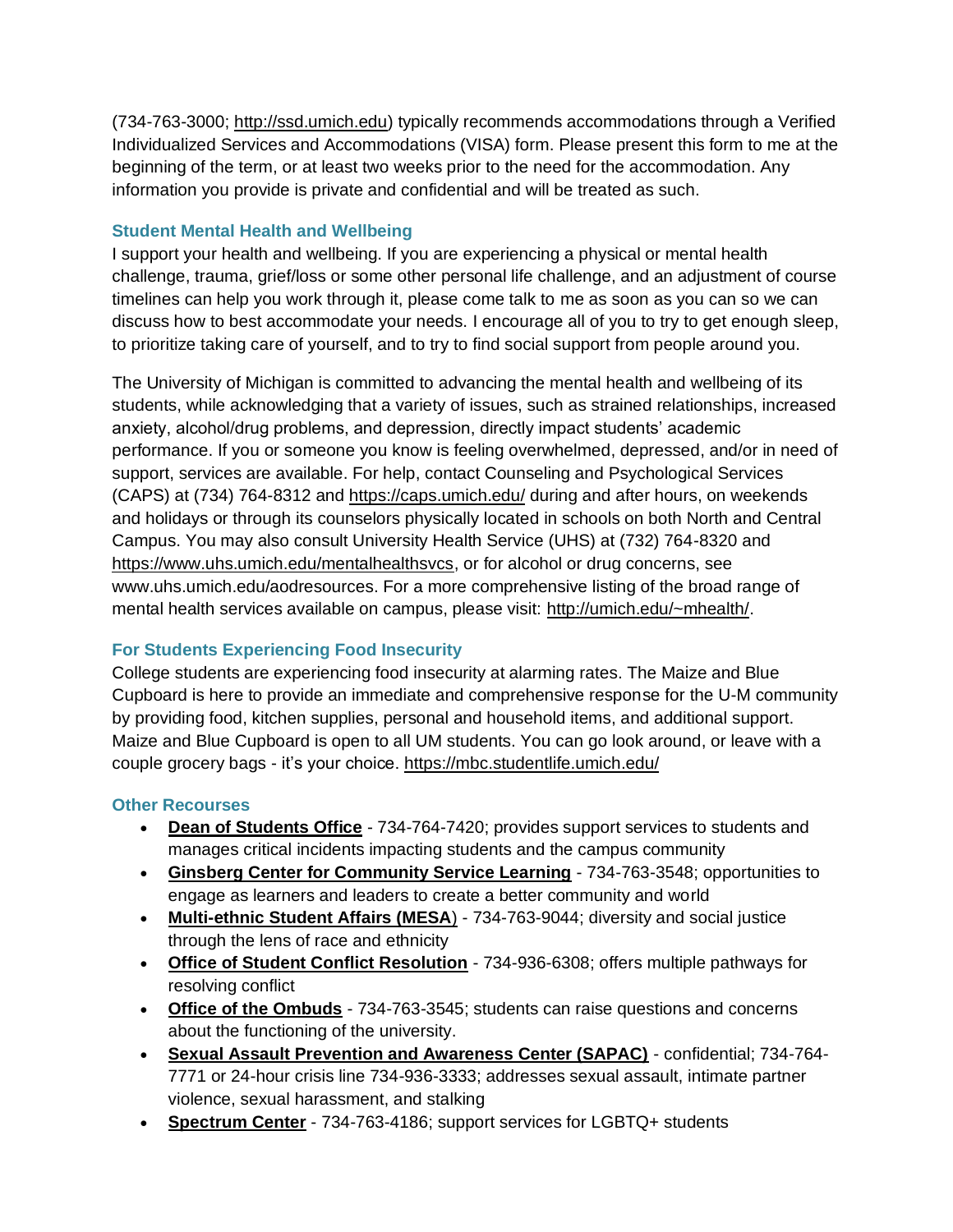- **[Trotter Multicultural Center](https://trotter.umich.edu/)** 734-763-3670; intercultural engagement and inclusive leadership education initiatives
- **[University Health Service \(UHS\)](https://uhs.umich.edu/)** 734-764-8320; clinical services include nurse advice by phone, day or night
- **[Well-being for U-M Students website](https://wellbeing.studentlife.umich.edu/)** searchable list of many more campus resources
- [Wolverine Wellness](https://uhs.umich.edu/wolverine-wellnes) confidential; 734-763-1320; provides Wellness Coaching and much more

### **Academic Integrity**

*Abridged version:* Unless otherwise specified in an assignment, all submitted work must be the work of each individual student's own, original work. If students are referencing others' work, put it in quotes. If students are directly quoting, or building on others' writing, provide a citation. Se[e](https://rackham.umich.edu/academic-policies/section8/) [the Rackham Graduate policy on Academic and Professional Integrity](https://rackham.umich.edu/academic-policies/section8/) for the definition of plagiarism, and associated consequences. Violations of academic and professional integrity will be reported to UMSI Student Affairs. Consequences impacting assignment or course grades are determined by the faculty instructor; additional sanctions may be imposed by the assistant dean for academic and student affairs.

### *Collaboration*

UMSI strongly encourages collaboration while working on some assignments, such as homework problems and interpreting reading assignments as a general practice. Active learning is effective. Collaboration with other students in the course will be especially valuable in summarizing the reading materials and picking out the key concepts. You must, however, write your homework submission on your own, in your own words, before turning it in. If you worked with someone on the homework before writing it, you must list any and all collaborators on your written submission. Each course and each instructor may place restrictions on collaboration for any or all assignments. Read the instructions carefully and request clarification about collaboration when in doubt. Collaboration is almost always forbidden for take-home and in class exams.

For this course's team assignments, we expect that you are collaborating with your team members and that each of you is contributing to the assignment. For the individual assignments, we expect you to do this work independently, though you are allowed and encouraged to discuss your work with your team members.

### *Plagiarism*

All written submissions must be your own, original work. Original work is not mere paraphrasing of someone else's completed answer. You may incorporate selected excerpts, statements, or phrases from publications by other authors, but they must be clearly marked as quotations and must be attributed. If you build on the ideas of prior authors, you must cite their work. You may obtain copy editing assistance, and you may discuss your ideas with others, but all substantive writing and ideas must be your own, or be explicitly attributed to another. See the student handbook available on the UMSI intranet for the definition of plagiarism, resources to help you avoid it, and the consequences for intentional or unintentional plagiarism.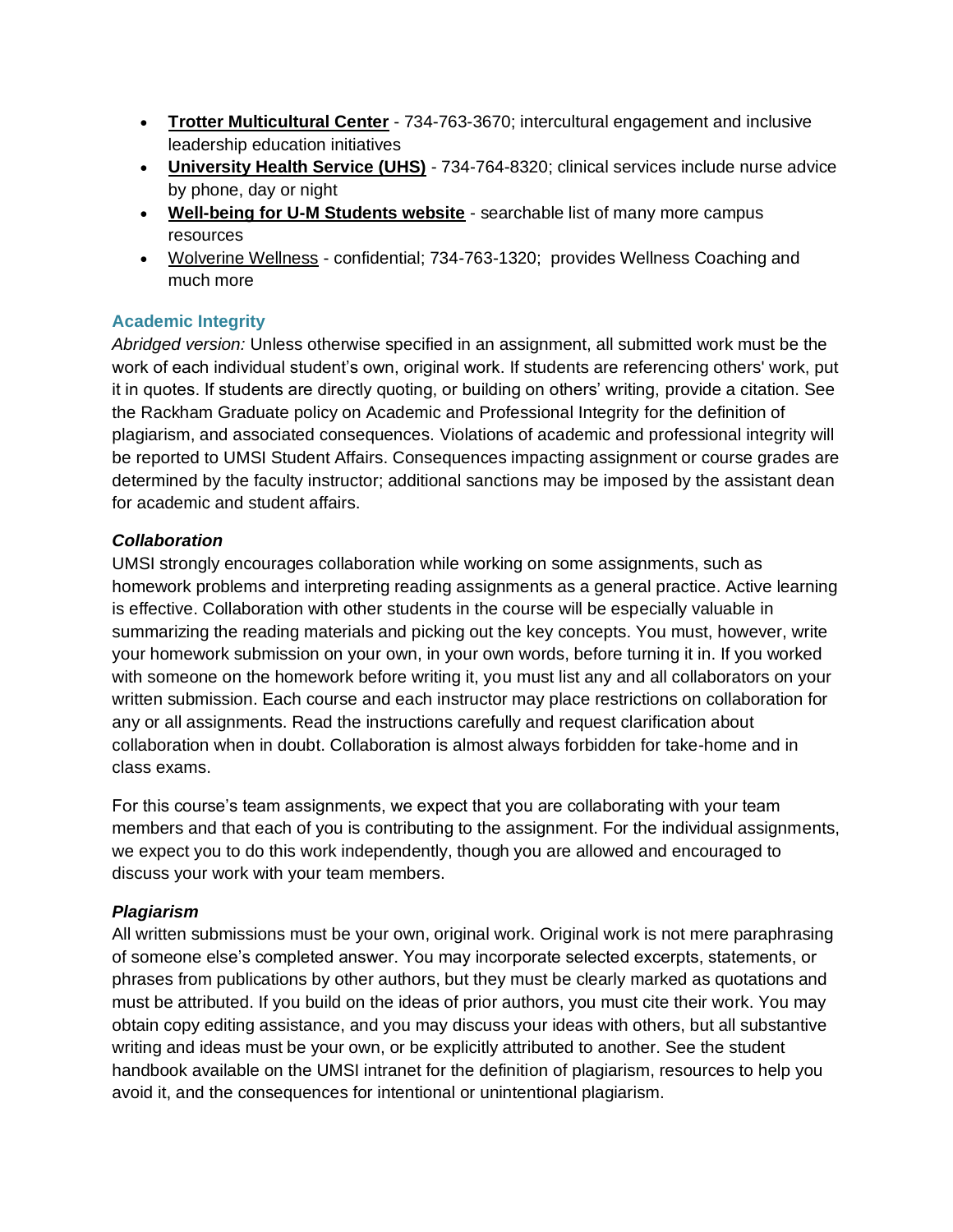## **Readings**

There is no required textbook for this class. All readings will be available on the Canvas website for this class, unless they are available online, in which case a URL will be provided. (Note that readings may change; any changes will be announced via Canvas).

If you cannot access a reading for some reason, please let me know ASAP so I can correct the problem for the entire class.

*Please note:* everyone in the class is *expected* to come to class having read the required readings for that class. If you do not do the required readings, the class will not be fun for you and others because we won't be able to intellectually engage with the topics.

### **Week 1, Sep 1**

### **Algorithms: why interrogate them?**

- [Defining and Demystifying Automated Decision Systems](https://papers.ssrn.com/sol3/papers.cfm?abstract_id=3811708) by Rashida Richardson, 2021
- [Don't ask if artificial intelligence is good or fair, ask how it shifts power](https://www.nature.com/articles/d41586-020-02003-2) by Pratyusha Kalluri, 2020
- Chapter 2: "The multiplicity of algorithms." From If...Then: Algorithmic Power and [Politics.](https://ebookcentral-proquest-com.proxy.lib.umich.edu/lib/umichigan/reader.action?docID=5401028&ppg=30) by Taina Bucher, 2018
- [The Relevance of Algorithms](https://www.microsoft.com/en-us/research/wp-content/uploads/2014/01/Gillespie_2014_The-Relevance-of-Algorithms.pdf) by Tarleton Gillespie, 2014

### *Recommended*

- [Race After Technology](https://aas.princeton.edu/news/databite-no124-race-after-technology-ruha-benjamin) by Ruha Benjamin, 2019
- [Algorithms as culture: Some tactics for the ethnography of algorithmic systems](https://journals.sagepub.com/doi/full/10.1177/2053951717738104) by Nick Seaver, 2017
- [The Social Power of Algorithms,](https://www.tandfonline.com/doi/full/10.1080/1369118X.2016.1216147) by David Beer, 2017
- [Algorithms and their others: Algorithmic culture in context](https://journals.sagepub.com/doi/full/10.1177/2053951716665128) by Paul Dourish, 2016
- [Thinking Critically about and Researching Algorithms](http://www.futuredata.io.s3-website-us-west-2.amazonaws.com/classes/cs345s/handouts/kitchin.pdf) by Rob Kitchin, 2014
- [Revisiting the Black Box Society by rethinking the political economy of big data:](https://journals.sagepub.com/doi/full/10.1177/2053951720935146) by [Benedetta Brevini](https://journals.sagepub.com/action/doSearch?target=default&ContribAuthorStored=Brevini%2C+Benedetta) and Frank Pasquale, 2020
- [How the machine 'thinks': Understanding opacity in machine learning algorithms](https://journals.sagepub.com/doi/pdf/10.1177/2053951715622512) by Jenna Burrell, 2016
- [Black boxes, not green: Mythologizing artificial intelligence and omitting the environment](https://journals.sagepub.com/doi/10.1177/2053951720935141?icid=int.sj-full-text.similar-articles.1) by Benedetta Brevini, 2020

### **Week 2, Sep 8**

**How do data subjects understand algorithms and so what?** *Guest Speaker: Devansh Saxena*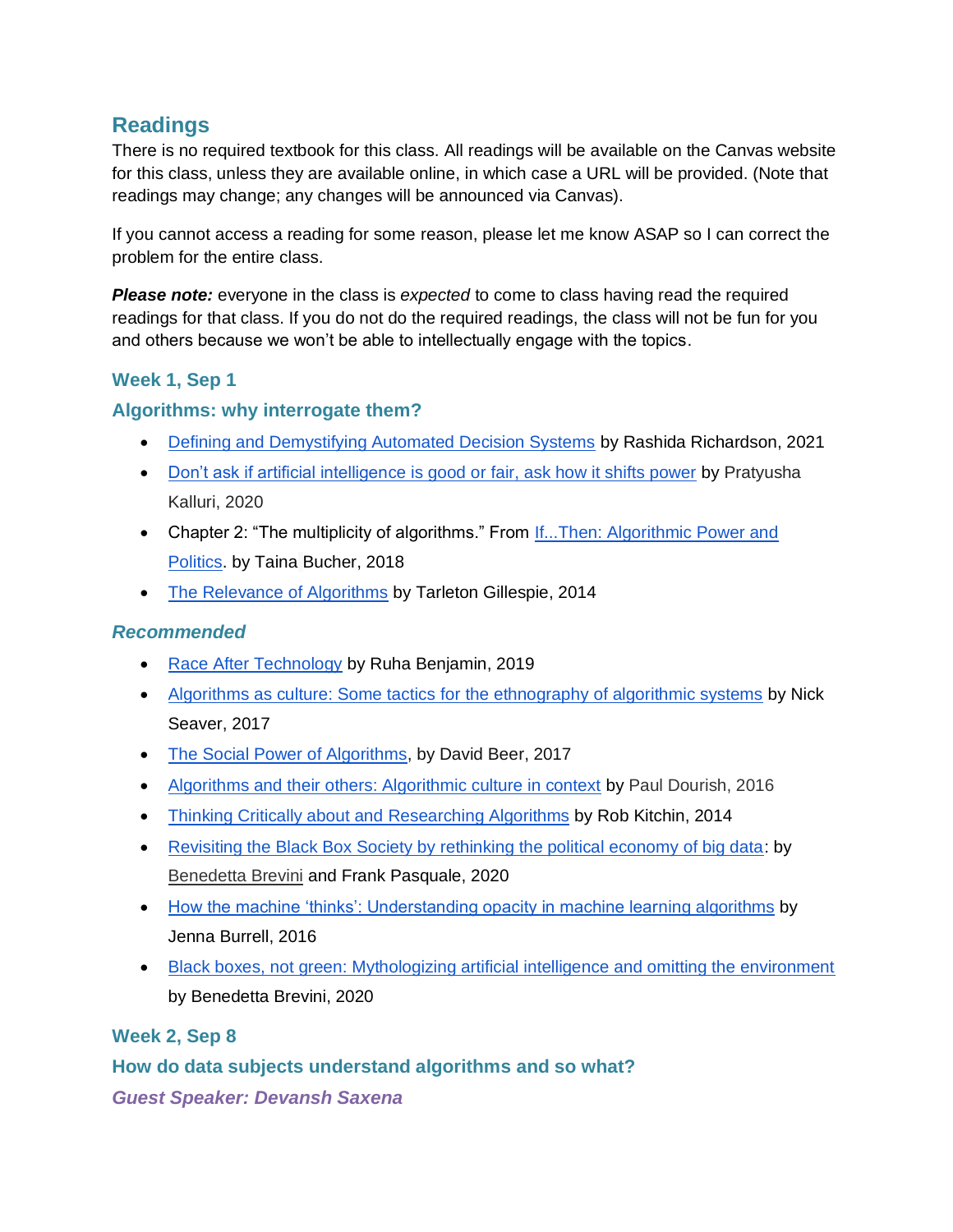- "I always assumed that I wasn't really that close to [her]": Reasoning about Invisible [Algorithms in News Feeds"](https://dl.acm.org/doi/10.1145/2702123.2702556) by Motahhare Eslami, Aimee Rickman, Kristen Vaccaro, Amirhossein Aleyasen, Andy Vuong, Karrie Karahalios, Kevin Hamilton & Christian Sandvig, 2015
- [Algorithmic Folk Theories and Identity: How TikTok Users Engage in Algorithmic](https://36175816-b1c8-4184-b335-d7049652e1fb.filesusr.com/ugd/63b293_c66b88f9fab74314b9403c37d1c9ad84.pdf)  [Resistance and Identity Co-Production](https://36175816-b1c8-4184-b335-d7049652e1fb.filesusr.com/ugd/63b293_c66b88f9fab74314b9403c37d1c9ad84.pdf) by Nadia Karizat, Dan Delmonaco, Motahare Eslami, Nazanin Andalibi, 2021
- [The algorithmic imaginary: exploring the ordinary affects of Facebook algorithms](http://www.tandfonline.com/doi/full/10.1080/1369118X.2016.1154086) by Taina Bucher, 2017
- [Managing visibility on YouTube through algorithmic gossip](https://journals.sagepub.com/doi/abs/10.1177/1461444819854731?journalCode=nmsa) by Sophie Bishop, 2019
- [Working with Machines: The Impact of Algorithmic and Data-Driven Management on](https://dl.acm.org/doi/10.1145/2702123.2702548)  [Human Workers](https://dl.acm.org/doi/10.1145/2702123.2702548) by Min Kyung Lee, Daniel Kusbit, Evan Metsky and Laura Dabbish, 2015

- [User Attitudes towards Algorithmic Opacity and Transparency in Online Reviewing](https://dl.acm.org/doi/10.1145/3290605.3300724)  [Platforms](https://dl.acm.org/doi/10.1145/3290605.3300724) by Motahhare Eslami, Kristen Vaccaro, Min Kyung Lee, Amit Elazari Bar On, Eric Gilbert, and Karrie Karahalios, 2019
- [Is seeing believing? How recommender system interfaces affect users' opinions](https://dl.acm.org/doi/10.1145/642611.642713) by Dan Cosley, Shyong K. Lam, Istvan Albert, Joseph A. Konstan and John Riedl, 2003
- [Understanding User Beliefs About Algorithmic Curation in the Facebook News Feed](https://dl.acm.org/doi/10.1145/2702123.2702174) by Emilee Rader and Rebecca Gray, 2015
- [Exploring How Beliefs About Algorithms Shape \(Offline\) Success in Online Dating: A](https://journals.sagepub.com/doi/abs/10.1177/0093650219896936?journalCode=crxa)  [Two-Wave Longitudinal Investigation](https://journals.sagepub.com/doi/abs/10.1177/0093650219896936?journalCode=crxa) by Liesel L. Sharabi, 2020
- [When Users Control the Algorithms: Values Expressed in Practices on Twitter](https://dl.acm.org/doi/10.1145/3359240) by Jenna Burrell, Zoe Kahn, Anne Jonas, and Daniel Griffin, 2019
- `At the End of the Day Facebook Does What It Wants": How Users Experience [Contesting Algorithmic Content Moderation](https://dl.acm.org/doi/10.1145/3415238) by Kristen Vaccaro, Christian Sandvig, and Karrie Karahalios, 2020

### **Week 3, Sep 15**

# **Algorithms: Accountability, Justice, fairness, and Bias, Part 1** *Q&A Guest: Alex Hanna*

• [Computing and accountability](https://doi.org/10.1145/175222.175228) by Helen Nissenbaum, 1994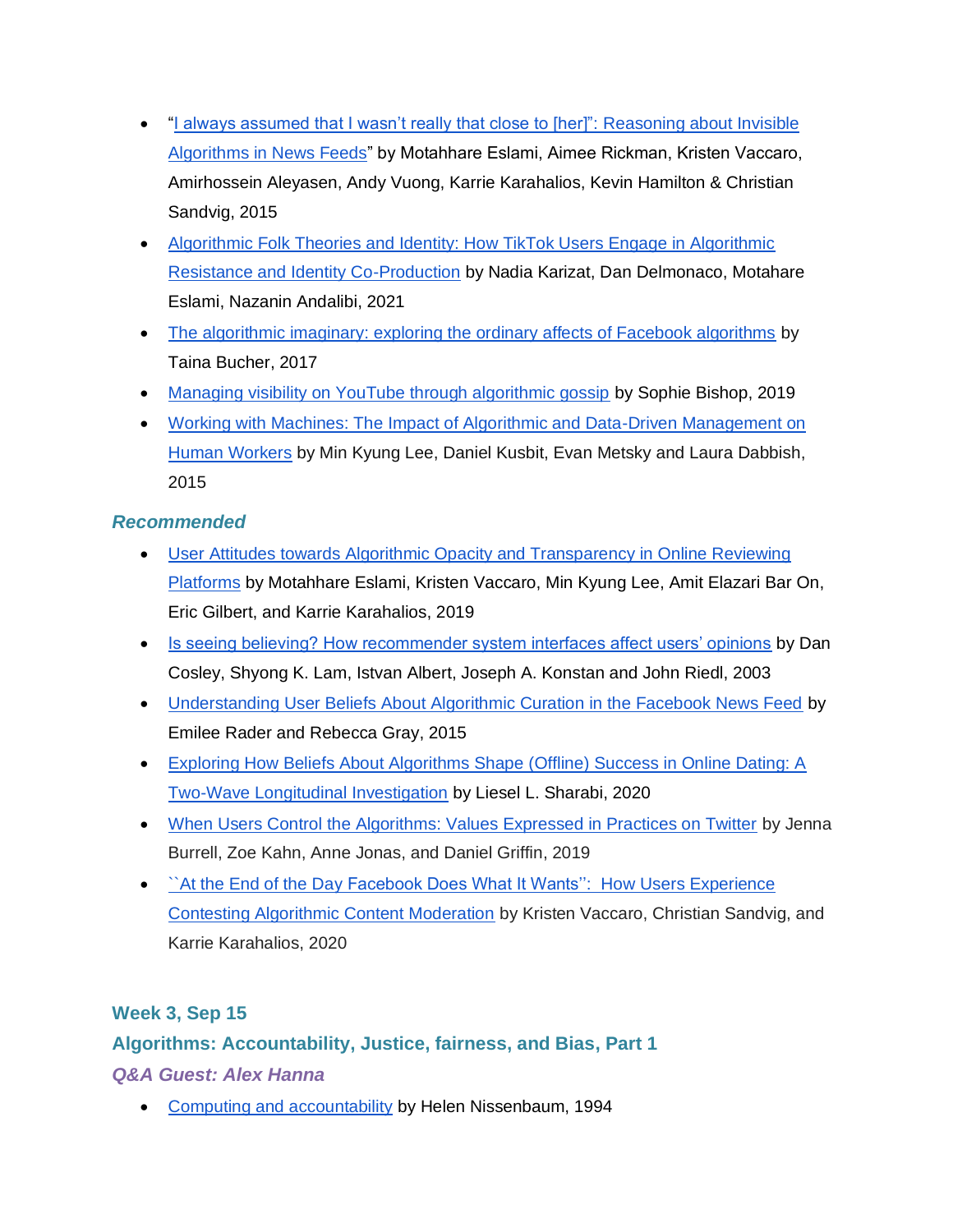- [Principles for Accountable Algorithms and a Social Impact Statement for Algorithms](https://www.fatml.org/resources/principles-for-accountable-algorithms) by Nicholas Diakopoulos, Sorelle Friedler, Marcelo Arenas, Solon Barocas, Michael Hay, Bill Howe, H. V. Jagadish, Kris Unsworth, Arnaud Sahuguet, Suresh Venkatasubramanian, Christo Wilson, Cong Yu, Bendert Zevenbergen, 2018
- Dirty Data, Bad Predictions: How Civil Rights Violations Impact Police Data, Predictive [Policing Systems, and Justice](https://papers.ssrn.com/sol3/papers.cfm?abstract_id=3333423) by Rashida Richardson, Jason Schultz, Kate Crawford, 2019
- [Towards a critical race methodology in algorithmic fairness](https://dl.acm.org/doi/10.1145/3351095.3372826) by Alex Hanna, Emily Denton, Andrew Smart and Jamila Smith-Loud, 2020
- [Where fairness fails: Data, algorithms, and the limits of antidiscrimination discourse](https://www.tandfonline.com/doi/abs/10.1080/1369118X.2019.1573912?journalCode=rics20) by Anna Lauren Hoffmann, 2019
- [Fairness, Equality, and Power in Algorithmic Decision-Making](https://dl.acm.org/doi/abs/10.1145/3442188.3445919) by Maximilian Kasy and Rediet Abebe, 2021

- Fairness and [Abstraction in Sociotechnical Systems.](https://dl.acm.org/doi/10.1145/3287560.3287598) by Andrew D. Selbst, Danah Boyd, Sorelle A. Friedler, Suresh Venkatasubramanian, and Janet Vertesi, 2019
- How Instagram's algorithm is censoring women and vulnerable users but helping online [abusers](https://www.tandfonline.com/doi/abs/10.1080/14680777.2020.1783805?journalCode=rfms20) by Carolina Are, 2020
- [Fair prediction with disparate impact: A study of bias in recidivism prediction instruments](https://www.liebertpub.com/doi/abs/10.1089/big.2016.0047) by Alexandra Chouldechova, 2017
- [Machine Bias](https://www.propublica.org/article/machine-bias-risk-assessments-in-criminal-sentencing) by Julia Angwin, Jeff Larson, Surya Mattu and Lauren Kirchner, 2016
- [Oxford handbook on AI ethics book chapter on race and gender](https://arxiv.org/abs/1908.06165) by Timnit Gebru, 2019

### **Week 4, Sep 22**

# **Algorithms: Accountability, Justice, fairness, and Bias, Part 2**

### *Guest Speaker: Maria de los Milagros*

- [What is the point of fairness?: disability, AI and the complexity of justice](https://dl.acm.org/doi/abs/10.1145/3386296.3386301) by Cynthia L. Bennett and Os Keyes, 2020
- [Racial Segregation and the Data-Driven Society: How Our Failure to Reckon with Root](https://papers.ssrn.com/sol3/papers.cfm?abstract_id=3850317)  [Causes Perpetuates Separate and Unequal Realities](https://papers.ssrn.com/sol3/papers.cfm?abstract_id=3850317) by Rashida Richardson, 2021
- [Re-imagining Algorithmic Fairness in India and Beyond b](https://dl.acm.org/doi/10.1145/3442188.3445896)y Nithya Sambasivan, Erin Arnesen, Ben Hutchinson, Tulsee Doshi and Vinodkumar Prabhakaran, 2021
- [Measuring the Biases that Matter: The Ethical and Casual Foundations for Measures of](https://dl.acm.org/doi/10.1145/3287560.3287573)  [Fairness in Algorithms](https://dl.acm.org/doi/10.1145/3287560.3287573) by Bruce Glymour and Jonathan Herington, 2019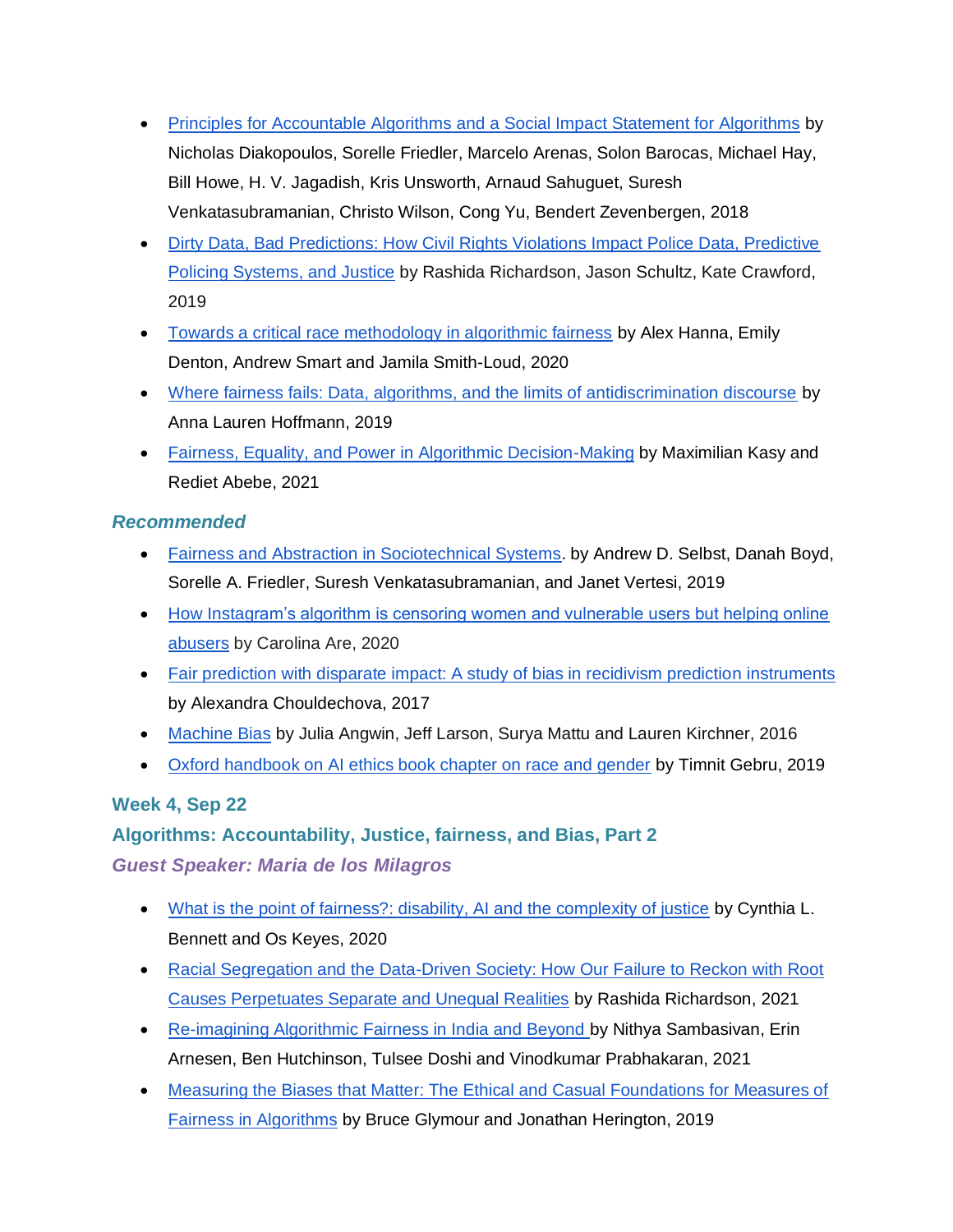- [Fairness of AI for people with disabilities: problem analysis and interdisciplinary](https://dl.acm.org/doi/10.1145/3386296.3386299)  [collaboration](https://dl.acm.org/doi/10.1145/3386296.3386299) by Jason J. G. White, 2020
- [Disability, Bias, and AI](https://ainowinstitute.org/disabilitybiasai-2019.pdf) by Meredith Whittaker, Meryl Alper, Cynthia L. Bennett, Sara Hendren, Liz Kaziunas, Mara Mills, Meredith Ringel Morris, Joy Rankin, Emily Rogers, Marcel Salas, Sarah Myers West, 2019
- Chapter 1: "A society, searching." From [Algorithms of Oppression: How Search Engines](https://ebookcentral-proquest-com.proxy.lib.umich.edu/lib/umichigan/reader.action?docID=4834260&ppg=32)  [Reinforce Racism](https://ebookcentral-proquest-com.proxy.lib.umich.edu/lib/umichigan/reader.action?docID=4834260&ppg=32) by Safiya Noble, 2018

### **Week 5, Sep 29**

### **Investigating algorithms and their impacts**

*Guest Speaker: Prerna Juneja* 

- [Auditing Algorithms: Research Methods for Detecting Discrimination on Internet](http://www-personal.umich.edu/~csandvig/research/Auditing%20Algorithms%20--%20Sandvig%20--%20ICA%202014%20Data%20and%20Discrimination%20Preconference.pdf)  [Platforms](http://www-personal.umich.edu/~csandvig/research/Auditing%20Algorithms%20--%20Sandvig%20--%20ICA%202014%20Data%20and%20Discrimination%20Preconference.pdf) by Christian Sandvig, Kevin Hamilton, Karrie Karahalios, and Cedric Langbort, 2014
- [Problematic Machine Behavior: A Systematic Literature Review of Algorithm Audits](https://dl.acm.org/doi/abs/10.1145/3449148) by Jack Bandy, 2021
- [Actionable Auditing: Investigating the Impact of Publicly Naming Biased Performance](https://dam-prod.media.mit.edu/x/2019/01/24/AIES-19_paper_223.pdf)  [Results of Commercial AI Products](https://dam-prod.media.mit.edu/x/2019/01/24/AIES-19_paper_223.pdf) by Inioluwa Deborah Raji and Joy Buolamwini, 2019
- An Action-Oriented AI Policy Toolkit for Technology Audits by Community Advocates [and Activists](https://dl.acm.org/doi/10.1145/3442188.3445938) by PP. M. Krafft , Meg Young , Michael Katell , Jennifer E. Lee , Shankar Narayan , Micah Epstein , Dharma Dailey , Bernease Herman , Aaron Tam , Vivian Guetler , Corinne Bintz , Daniella Raz , Pa Ousman Jobe, Franziska Putz , Brian Robick , Bissan Barghouti, 2021
- [Algorithmic Impact Assessments and Accountability: The Co-construction of Impacts](https://dl.acm.org/doi/10.1145/3442188.3445935) by Jacob Metcalf, Emanuel Moss, Elizabeth Anne Watkins, Ranjit Singh and Madeleine Clare Elish, 2021

### *Recommended*

• [Auditing Autocomplete: Suggestion Networks and Recursive Algorithm Interrogation](https://shanjiang.me/publications/websci19_paper.pdf) by Ronald E Robertson, Shan Jiang, David Lazer, and Christo Wilson, 2019

**Week 6, Oct 6 Research paper feedback** *CRLT feedback: 5:30-6 pm*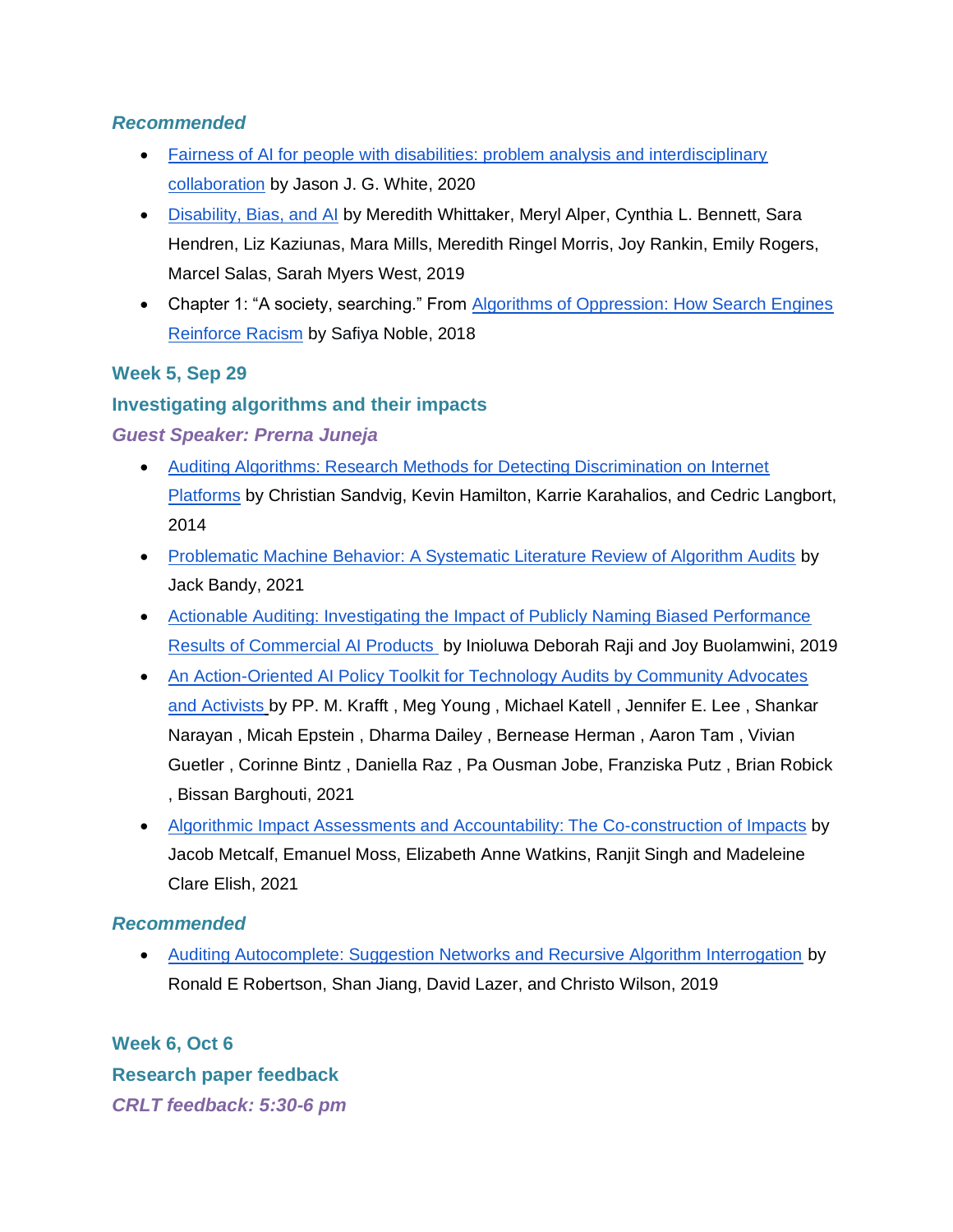### **Week 7, Oct 13**

### **Algorithms and values**

### *Guest Speaker: Michael Muller*

- ["Bias in Computer Systems"](https://dl.acm.org/doi/10.1145/230538.230561) by Batya Friedman and Helen Nissenbaum, 1996
- [Value-Sensitive Algorithm Design: Method, Case Study, and Lessons](https://dl.acm.org/doi/10.1145/3274463) by Haiyi Zhu, Bowen Yu, Aaron Halfaker, and Loren Terveen, 2018
- [Toward an ethics of algorithms: Convening, observation, probability, and timeliness](https://journals.sagepub.com/doi/abs/10.1177/0162243915606523) by Mike Ananny, 2016
- [Algorithmic Harms beyond Facebook and Google: Emergent Challenges of](http://ctlj.colorado.edu/wp-content/uploads/2015/08/Tufekci-final.pdf)  [Computational Agency](http://ctlj.colorado.edu/wp-content/uploads/2015/08/Tufekci-final.pdf) by Zeynep Tufekci, 2015
- [Bias in Algorithmic Filtering and Personalization](https://link.springer.com/article/10.1007/s10676-013-9321-6) by Engin Bozdag, 2013

### *Recommended*

- **Why Do White People Have Thin Lips?' Google and the Perpetuation of Stereotypes via** [Auto-Complete Search Forms](https://www.tandfonline.com/doi/abs/10.1080/17405904.2012.744320) by Paul Baker and Amanda Potts, 2013
- [Is There an Ethics of Algorithms?](https://link.springer.com/article/10.1007/s10676-010-9233-7) by Felicitas Kraemer, Kees van Overveld and Martin Peterson, 2010
- Can [an Algorithm Be Agonistic? Ten Scenes from Life in Calculated Publics](https://journals.sagepub.com/doi/abs/10.1177/0162243915589635) by Kate Crawford, 2015

### **Week 8, Oct 20**

### **Algorithms and identity**

### *Q&A Guest: John Cheney-Lippold*

- [We Are Data: Algorithms and the Making of Our Digital Selves](https://ebookcentral-proquest-com.proxy.lib.umich.edu/lib/umichigan/detail.action?pq-origsite=primo&docID=4717752) Pages 1-36 (introduction), by John Cheney-Lippold, 2017
- How We've Taught Algorithms to See Identity: Constructing Race and Gender in Image [Databases for Facial Analysis:](https://dl.acm.org/doi/abs/10.1145/3392866) by Morgan Klaus Scheuerman, Kandrea Wade, Caitlin Lustig, Jed R. Brubaker, 2020
- [Gender shades:](http://gendershades.org/) Intersectional accuracy disparities in commercial gender classification by Joy Buolamwini and Timnit Gebru, 2018
- [Racial categories in machine learning](https://dl.acm.org/doi/10.1145/3287560.3287575) by Sebastian Benthall and Bruce D. Haynes, 2019
- [Jus Algoritmi: How the National Security Agency Remade Citizenship](https://ijoc.org/index.php/ijoc/article/view/4480/1618) by John Cheney-Lippold, 2016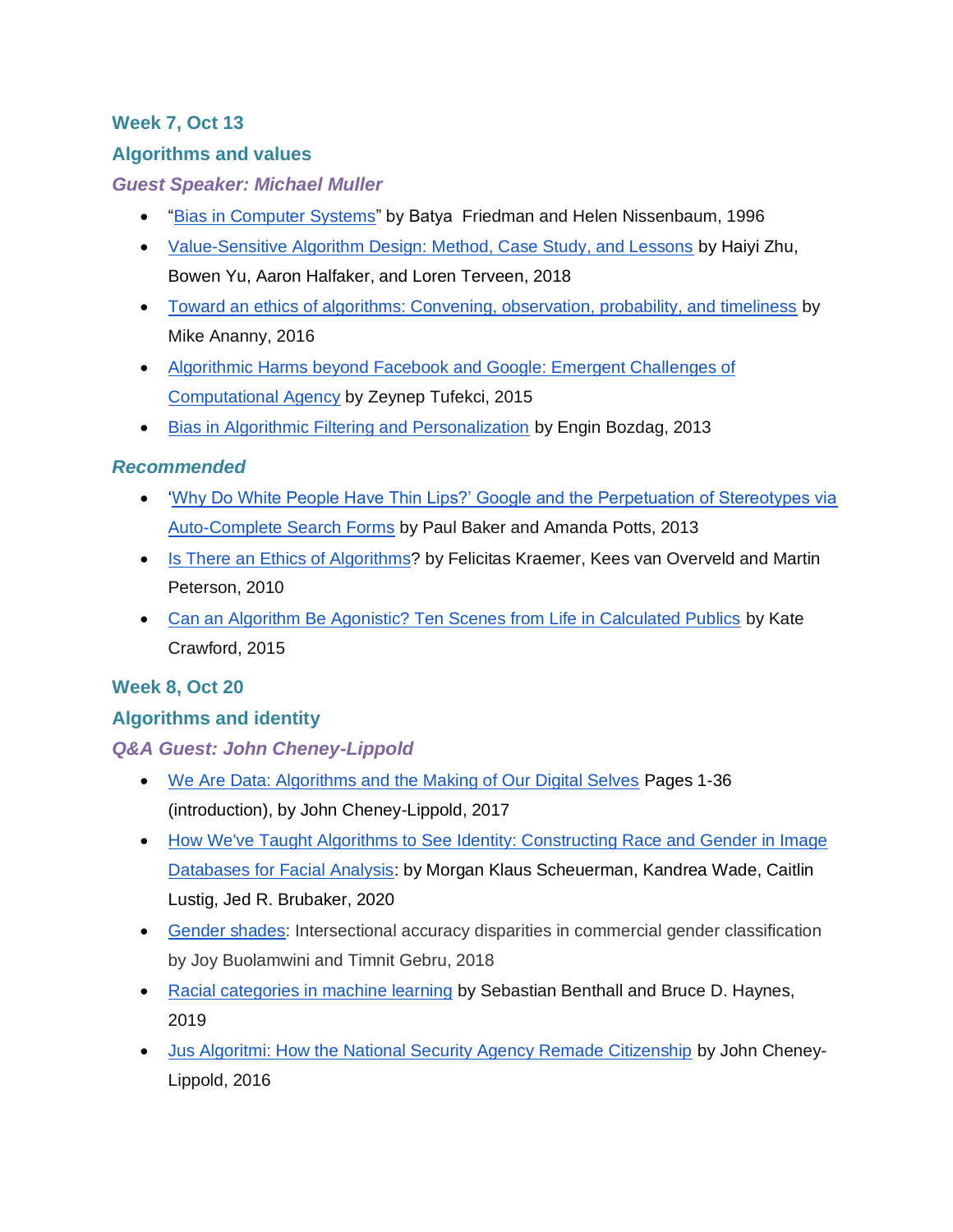• We Are Data: Algorithms and the Making of Our Digital Selves John Cheney-Lippold (the whole book)

### **Week 9, Oct 27**

### **Emotion Recognition and Recognition Algorithms of the "Inner" Self**

- [The Human in Emotion Recognition on Social Media: Attitudes, Outcomes, Risks](https://dl.acm.org/doi/10.1145/3313831.3376680) by Nazanin Andalibi and Justin Buss, 2020
- [Data Subjects' Conceptualizations of and Attitudes toward Automatic Emotion](https://36175816-b1c8-4184-b335-d7049652e1fb.filesusr.com/ugd/63b293_d180da9d2d3741f1b8b8bc41ac7f04e9.pdf)  [Recognition-enabled Wellbeing Interventions on Social Media](https://36175816-b1c8-4184-b335-d7049652e1fb.filesusr.com/ugd/63b293_d180da9d2d3741f1b8b8bc41ac7f04e9.pdf) by Kat Roemmich and Nazanin Andalibi, 2021
- Anonymized for public paper, by Karen Boyd and Nazanin Andalibi, 2021 (Link to add later)
- [The Ethics of emotion in AI](https://dl.acm.org/doi/10.1145/3442188.3445939) by Luke Stark and Jesse Hoey, 2021
- [Crystal Is Creepy, but Cool: Mapping Folk Theories and Responses to Automated](https://journals.sagepub.com/doi/full/10.1177/20563051211010170)  [Personality Recognition Algorithms](https://journals.sagepub.com/doi/full/10.1177/20563051211010170) by Tony Liao and Olivia Tyson, 2021

### *Recommended*

- Anonymized for public paper by Gabriel Grill and Nazanin Andalibi, 2021 (link to add later)
- [Person-Centered Predictions of Psychological Constructs with Social Media](http://www.munmund.net/pubs/IMWUT_PersonCentered.pdf)  [Contextualized by Multimodal Sensing](http://www.munmund.net/pubs/IMWUT_PersonCentered.pdf) by Koustuv Saha, Ted Grover, Stephen M. Mattingly, Vedant Das Swain, Pranshu Gupta, Gonzalo J. Martinez, Pablo Robles-Granda, Gloria Mark, Aaron Striegel, Munmun De Choudhury, 2021
- *Recommended websites:* Recognition technologies: <https://www.ajl.org/drag-vs-ai> <https://www.ajl.org/drag-vs-ai> <https://www.ajl.org/drag-vs-ai>

### **Week 10, Nov 3**

### **Algorithms in recommendations and ranking**

- [Birds of a Feather Get Recommended Together: Algorithmic Homophily in YouTube's](https://journals.sagepub.com/doi/full/10.1177/2056305120969914)  [Channel Recommendations in the United States and Germany](https://journals.sagepub.com/doi/full/10.1177/2056305120969914) by Jonas Kaiser and Adrian Rauchfleisch, 2020
- [Captivating algorithms: Recommender systems as traps](https://journals.sagepub.com/doi/abs/10.1177/1359183518820366) by Nick Seaver, 2018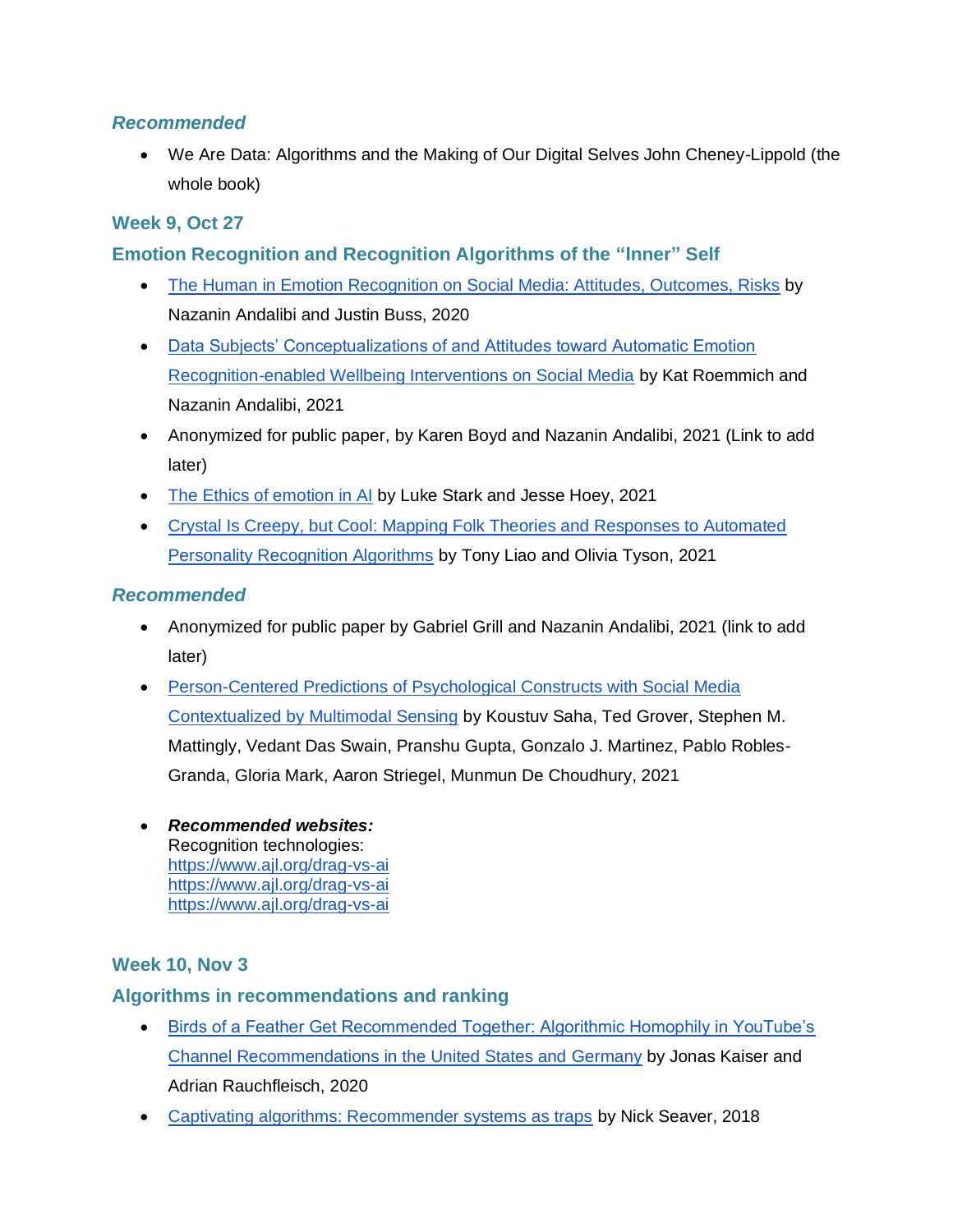- [Your Search Algorithm is Political](https://designlab.ucsd.edu/events/safiya-noble-university-of-southern-california/) [video] by Safiya Noble, 2018
- [After Repeatedly Promising Not to, Facebook Keeps Recommending Political Groups to](https://themarkup.org/citizen-browser/2021/06/24/after-repeatedly-promising-not-to-facebook-keeps-recommending-political-groups-to-its-users)  [Its Users](https://themarkup.org/citizen-browser/2021/06/24/after-repeatedly-promising-not-to-facebook-keeps-recommending-political-groups-to-its-users) by Corin Faife and Alfred Ng, 2021
- ["Strongly Recommended": Revisiting Decisional Privacy to Judge Hypernudging in Self-](https://link.springer.com/article/10.1007/s13347-018-0316-4)[Tracking Technologies](https://link.springer.com/article/10.1007/s13347-018-0316-4) by Marjolein Lanzing, 2019

### *Recommended (only partly by an algorithm)*

• [Investigating the impact of gender on rank in resume search engines](https://dl.acm.org/doi/10.1145/3173574.3174225) by Le Chen, Ruijun Ma, Anikó Hannák & Christo Wilson, 2018

### **Week 11, Nov 10**

### **Algorithms and health**

- [What is Precision Medicine? Contemporary Issues and Concerns Primer](https://datasociety.net/wp-content/uploads/2018/02/DataandSociety_What_Is_Precision_Medicine_Primer_2018.pdf) by Kadija Ferryman and Mikaela Pitcan, 2018
- [Digital Phenotyping: Ethical Issues, Opportunities, and Threats](https://www.frontiersin.org/articles/10.3389/fpsyt.2020.00473/full) by Giovanni Stanghellini and Federico Leoni, 2020
- Detecting relapse in youth with psychotic disorders utilizing patient-generated and [patient-contributed digital data from Facebook](https://www.nature.com/articles/s41537-019-0085-9) by Michael Leo Birnbaum, Sindhu Kiranmai Ernala, Asra Rizvi, Elizabeth Arenare, Anna Van Meter, Munmun De Choudhury and John M. Kane, 2019
- [Ethics and artificial intelligence: Suicide prevention on Facebook](https://doi.org/10.1007/s13347-018-0336-0) by Norberto Nuno Gomes de Andrade, Dave Pawson, Dan Muriello, Lizzy Donahue, and Jennifer Guadagno, 2018
- Protecting life while preserving liberty: Ethical recommendations for suicide prevention [with artificial intelligence](https://www.ncbi.nlm.nih.gov/pmc/articles/PMC6287030/) by Lindsey C. McKernan, Ellen W. Clayton, and Colin G. Walsh, 2018

### *Recommended*

- [Dissecting Racial Bias in an Algorithm that Guides Health Decisions for Millions](https://dl.acm.org/doi/10.1145/3287560.3287593) by Ziad Obermeyer and Sendhil Mullainathan, 2019
- [The Stakes of Uncertainty: Developing and Integrating Machine Learning in Clinical Care](https://papers.ssrn.com/sol3/papers.cfm?abstract_id=3324571) by Madeleine Clare Elish, 2019
- The human body is a black box": supporting clinical decision-making with deep learning by Mark Sendak, Madeleine Clare Elish, Michael Gao, Joseph Futoma, William Ratliff, Marshall Nichols, Armando Bedoya, Suresh Balu and Cara O'Brien, 2020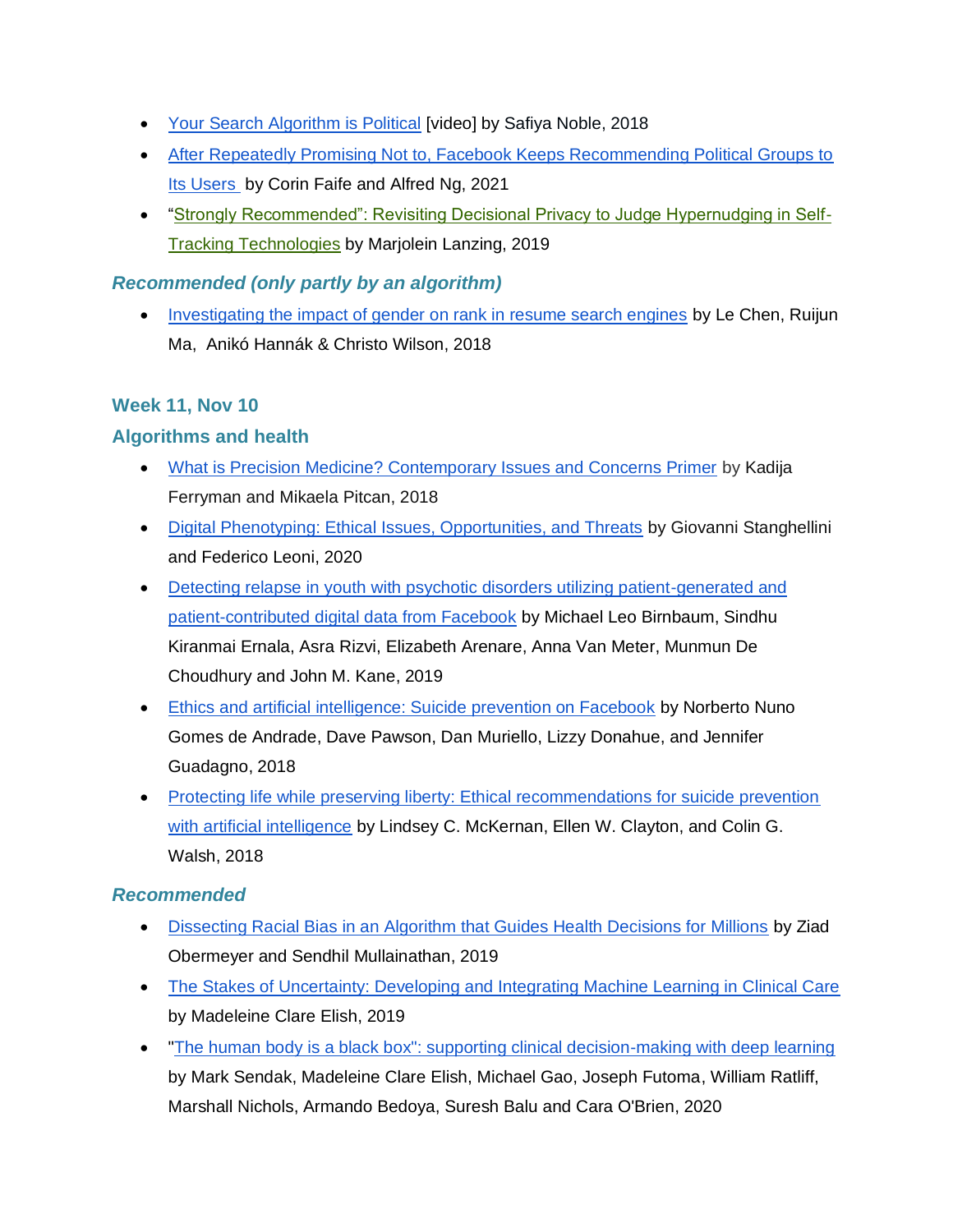• [Implementing Machine Learning in Health Care —](https://www.ncbi.nlm.nih.gov/pmc/articles/PMC5962261/) Addressing Ethical Challenges by Danton S. Char. Nigam H. Shah, and David Magnus, 2018

### **Week 12, Nov 17**

### **Algorithms in education and work**

### *Guest Speaker: Hannah Zeavin*

- [The "black box" at work,](https://journals.sagepub.com/doi/10.1177/2053951720938093?icid=int.sj-full-text.similar-articles.1) by Ifeoma Ajunwa, 2020
- [Algorithms at Work: Productivity Monitoring Applications and Wearable Technology as](https://papers.ssrn.com/sol3/papers.cfm?abstract_id=3247286)  [the New Data-Centric Research Agenda for Employment and Labor Law](https://papers.ssrn.com/sol3/papers.cfm?abstract_id=3247286) by Ifeoma Ajunwa, 2018
- [Of 'black boxes' and algorithmic decision-making in \(higher\) education –](https://journals.sagepub.com/doi/full/10.1177/2053951720933994) A commentary by Paul Prinsloo, 2020
- [What if your boss was an algorithm? Economic incentives, legal challenges, and the rise](https://papers.ssrn.com/sol3/papers.cfm?abstract_id=3661151)  [of artificial intelligence at work](https://papers.ssrn.com/sol3/papers.cfm?abstract_id=3661151) by Jeremias Adams-Prassl, 2019
- [Mitigating bias in algorithmic hiring: evaluating claims and practices](https://dl.acm.org/doi/abs/10.1145/3351095.3372828) by Manish Raghavan, Solon Barocas, Jon Kleinberg, and Karen Levy, 2020

### *Recommended*

- [Data-Driven Discrimination at Work](https://scholarship.law.wm.edu/wmlr/vol58/iss3/4/) by Pauline T. Kim, 2016
- Big Data in the workplace: Privacy Due Diligence as a human rights-based approach to [employee privacy protection](https://journals.sagepub.com/doi/full/10.1177/20539517211013051) by Isabel Ebert, Isabelle Wildhaber, and Jeremias Adams-Prassl, 2021
- [Explainer: Algorithmic Management in the Workplace](https://datasociety.net/wp-content/uploads/2019/02/DS_Algorithmic_Management_Explainer.pdf) by Alexandra Mateescu and Aiha Nguyen, 2019
- AI @ Work [Artificial intelligence in the workplace](https://cdn.futuresays.org/content/uploads/2020/08/14084038/FS_PDF_GINA_V4.pdf) by Gina Neff, Maggie McGrath and Nayana Prakash, 2020
- Health and BigData: An Ethical Framework for Health Information Collection By [Corporate Wellness Programs](https://papers.ssrn.com/sol3/papers.cfm?abstract_id=2837797) by Ifeoma Ajunwa, Kate Crawford and Joel Ford, 2016
- [How We Investigated NYC High SchoolAdmissions](https://themarkup.org/show-your-work/2021/05/26/how-we-investigated-nyc-high-school-admissions) by Maddy Varner and Colin Lecher, 2021
- [NYC's School Algorithms Cement Segregation. This Data Shows How](https://themarkup.org/news/2021/05/26/nycs-school-algorithms-cement-segregation-this-data-shows-how) by Colin Lecher and Maddy Varner, 2021

### **Week 13, Nov 24, No class**